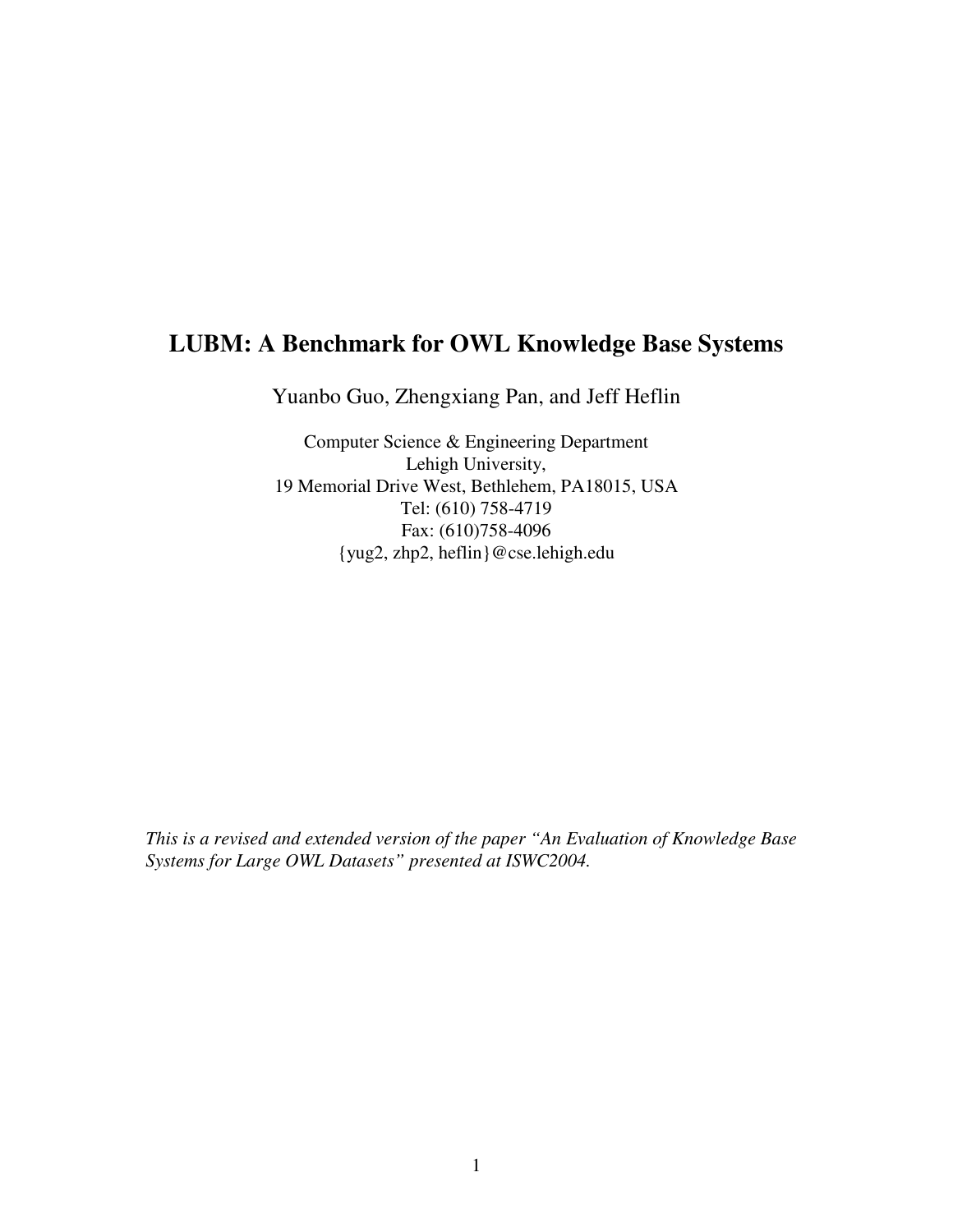# **Abstract**

We describe our method for benchmarking Semantic Web knowledge base systems with respect to use in large OWL applications. We present the Lehigh University Benchmark (LUBM) as an example of how to design such benchmarks. The LUBM features an ontology for the university domain, synthetic OWL data scalable to an arbitrary size, fourteen extensional queries representing a variety of properties, and several performance metrics. The LUBM can be used to evaluate systems with different reasoning capabilities and storage mechanisms. We demonstrate this with an evaluation of two memorybased systems and two systems with persistent storage.

# **Keywords**

Semantic Web, Knowledge Base System, Lehigh University Benchmark, Evaluation

# **1. Introduction**

Various knowledge base systems (KBS) have been developed for storing, reasoning and querying Semantic Web information. They differ in a number of important ways. For instance, many KBSs are main memory-based while others use secondary storage to provide persistence. Another key difference is the degree of reasoning provided by the KBS. Some KBSs only support RDF/RDFS [44] inferencing while others aim at providing extra OWL [10] reasoning.

In this paper, we consider the issue of how to choose an appropriate KBS for a large OWL application. Here, we consider a large application to be one that requires the processing of megabytes of data. Generally, there are two basic requirements for such systems. First, the enormous amount of data means that scalability and efficiency become crucial issues. Secondly, the system must provide sufficient reasoning capabilities to support the semantic requirements of the application.

It is difficult to evaluate KBSs with respect to these requirements. In order to evaluate the systems in terms of scalability, we need Semantic Web data that are of a range of large sizes and commit to semantically rich ontologies. However, there are few such datasets available on the current Semantic Web. As for the reasoning requirement, the ideal KBS would be sound and complete for OWL Full. Unfortunately, increased reasoning capability usually means an increase in data processing time and/or query response time as well. Given this, one might think that the next best thing is to choose a KBS that is just powerful enough to meet the reasoning needs of the application. However, this is easier said than done. Many systems are only sound and complete for unnamed subsets of OWL. For example, most description logic (DL) reasoners are complete for a language more expressive than OWL Lite (if we ignore datatypes) but, ironically, less expressive than OWL DL. As such, although some systems are incomplete with respect to OWL, they may still be useful because they scale better or respond to queries more quickly. Therefore, to evaluate the existing KBSs for the use in those OWL applications, it is important to be able to measure the tradeoffs between scalability and reasoning capability.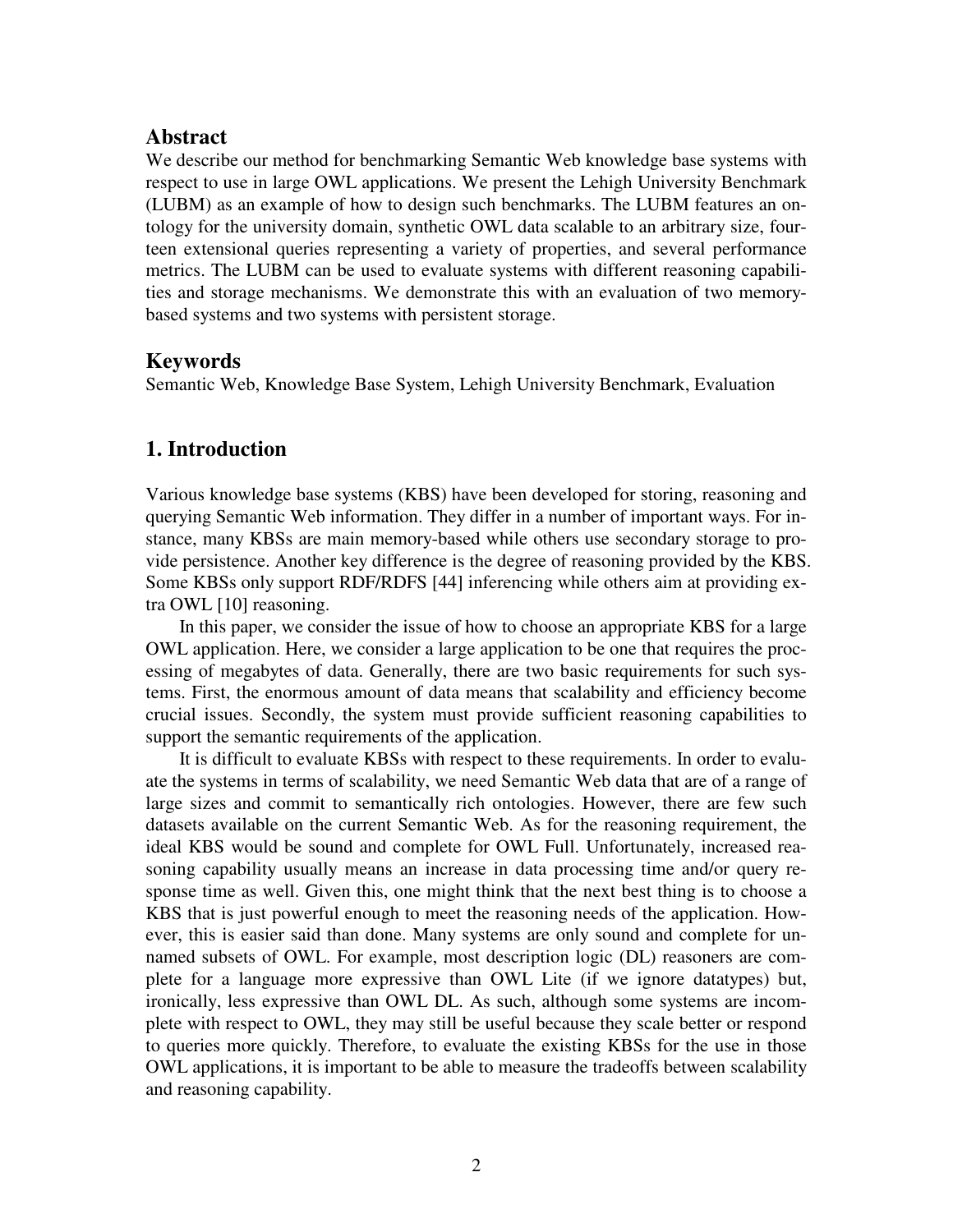In light of the above, there is a pressing need for benchmarks to facilitate the evaluation of Semantic Web KBSs in a standard and systematic way. Ideally we should have a suite of such benchmarks, representing different workloads. These benchmarks should be based on well-established practices for benchmarking databases [3, 4, 8, 33], but must be extended to support the unique properties of the Semantic Web. As a first step, we have designed a benchmark that fills a void that we consider particularly important: extensional queries over a large dataset that commits to a single ontology of moderate complexity and size. Named the Lehigh University Benchmark (LUBM), this benchmark is based on an ontology for the university domain. Its test data are synthetically generated instance data over that ontology; they are random and repeatable and can be scaled to an arbitrary size. It offers fourteen test queries over the data. It also provides a set of performance metrics used to evaluate the system with respect to the above mentioned requirements.

A key benefit of our benchmarking approach is that it allows us to empirically compare very different knowledge base systems. In order to demonstrate this, we have conducted an experiment using three different classes of systems: systems supporting RDFS reasoning, systems providing partial OWL Lite reasoning, and systems that are complete or almost complete for OWL Lite. The representatives of these classes that we chose are Sesame, DLDB-OWL, and OWLJessKB, respectively. In addition to having different reasoning capabilities, these systems differ in their storage mechanisms and query evaluation. We have evaluated two memory-based systems (memory-based Sesame and OWLJessKB) and two systems with persistent storage (database-based Sesame and DLDB-OWL). We describe how we have settled on these systems and set up the experiment in the benchmark framework. We show the experimental results and discuss the performance of the systems from several different aspects. We also discuss some interesting observations. Based on that, we highlight some issues with respect to the development and improvement of the same kind of systems, and suggest some potential ways in using and developing those systems.

This work makes two major contributions. First, we introduce our methodology for benchmarking Semantic Web knowledge base systems and demonstrate it using the LUBM as a specific product. We believe our work could benefit the Semantic Web community by inspiring and guiding the development of other benchmarks. Secondly, the experiment we have done could help developers identify some important directions in advancing the state-of-the-art of Semantic Web KBSs.

The outline of the paper is as follows: Section 2 elaborates on the LUBM. Section 3 describes the aforementioned experiment. Section 4 talks about related work. Section 5 considers issues in applying the benchmark. We conclude in Section 6.

# **2. Lehigh University Benchmark for OWL**

As mentioned earlier, this paper presents a benchmark that is intended to fill a void that we considered particularly important. The benchmark was designed with the following goals in mind: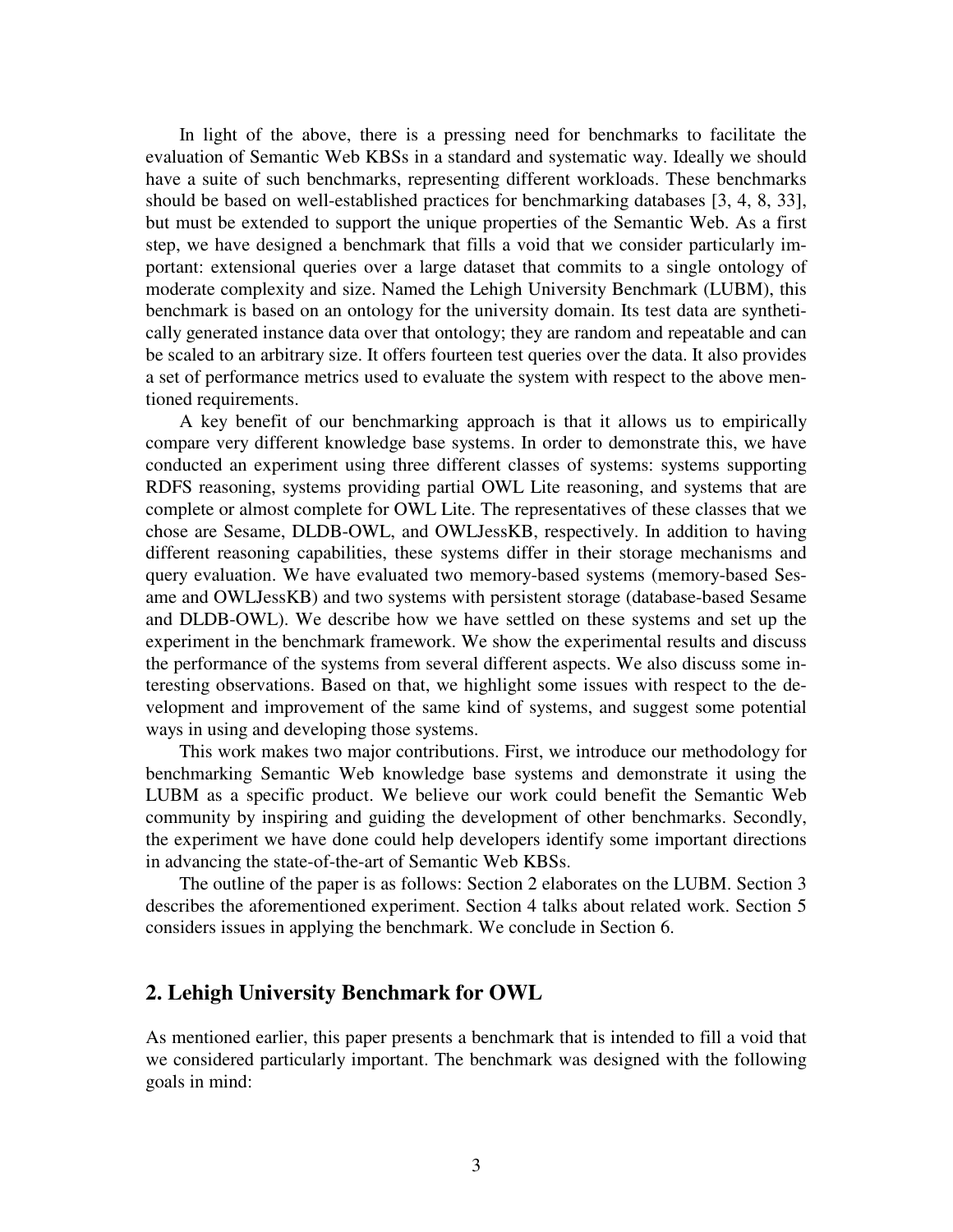- 1) *Support extensional queries*. Extensional queries are queries about the instance data over ontologies. There already exist DL benchmarks that focus on intensional queries (i.e., queries about classes and properties). However, our conjecture is that the majority of Semantic Web applications will want to use data to answer questions, and that reasoning about subsumption will typically be a means to an end, not an end in itself. Therefore, it is important to have benchmarks that focus on this kind of query.
- 2) *Arbitrary scaling of data***.** We also predict that data will by far outnumber ontologies on the Semantic Web of the future. Here, we use the word "data" to refer to assertions about instances, in other words what is referred to as an ABox in DL terminology. In order to evaluate the ability of systems to handle large ABoxes we need to be able to vary the size of data, and see how the system scales.
- 3) *Ontology of moderate size and complexity***.** Existing DL benchmarks have looked at reasoning with large and complex ontologies, while various RDF systems have been evaluated with regards to various RDF Schemas (which could be considered simple ontologies). We felt that it was important to have a benchmark that fell between these two extremes. Furthermore, since our focus is on data, we felt that the ontology should not be too large.

It should be noted that these goals choose only one point in the space of possible benchmarks. We recognize that some researchers may not agree with the importance we placed on these goals, and would suggest alternative benchmarks. We encourage these researchers to consider the lessons learned in this work and develop their own benchmarks.

Given the goals above, we designed the Lehigh University Benchmark. The first version [14] of this benchmark was used for the evaluation of DAML+OIL [9] repositories, but has since been extended to use an OWL ontology and dataset. We introduce the key components of the benchmark suite below.

## **2.1. Benchmark Ontology**

The ontology used in the benchmark is called Univ-Bench. Univ-Bench describes universities and departments and the activities that occur at them. Its predecessor is the Univ1.0 ontology<sup>1</sup>, which has been used to describe data about actual universities and departments. We chose this ontology expecting that its domain would be familiar to most of the benchmark users.

We have created an OWL version of the Univ-Bench ontology<sup>2</sup>. The ontology is expressed in OWL Lite, the simplest sublanguage of OWL. We chose to restrict the ontology (and also the test data) to OWL Lite since efficient reasoning systems exist for that language, for example, Racer [17] and Pellet [42]. Note that neither of these systems is complete for OWL DL.

<sup>1</sup> http://www.cs.umd.edu/projects/plus/DAML/onts/univ1.0.daml

<sup>2</sup> http://www.lehigh.edu/~zhp2/2004/0401/univ-bench.owl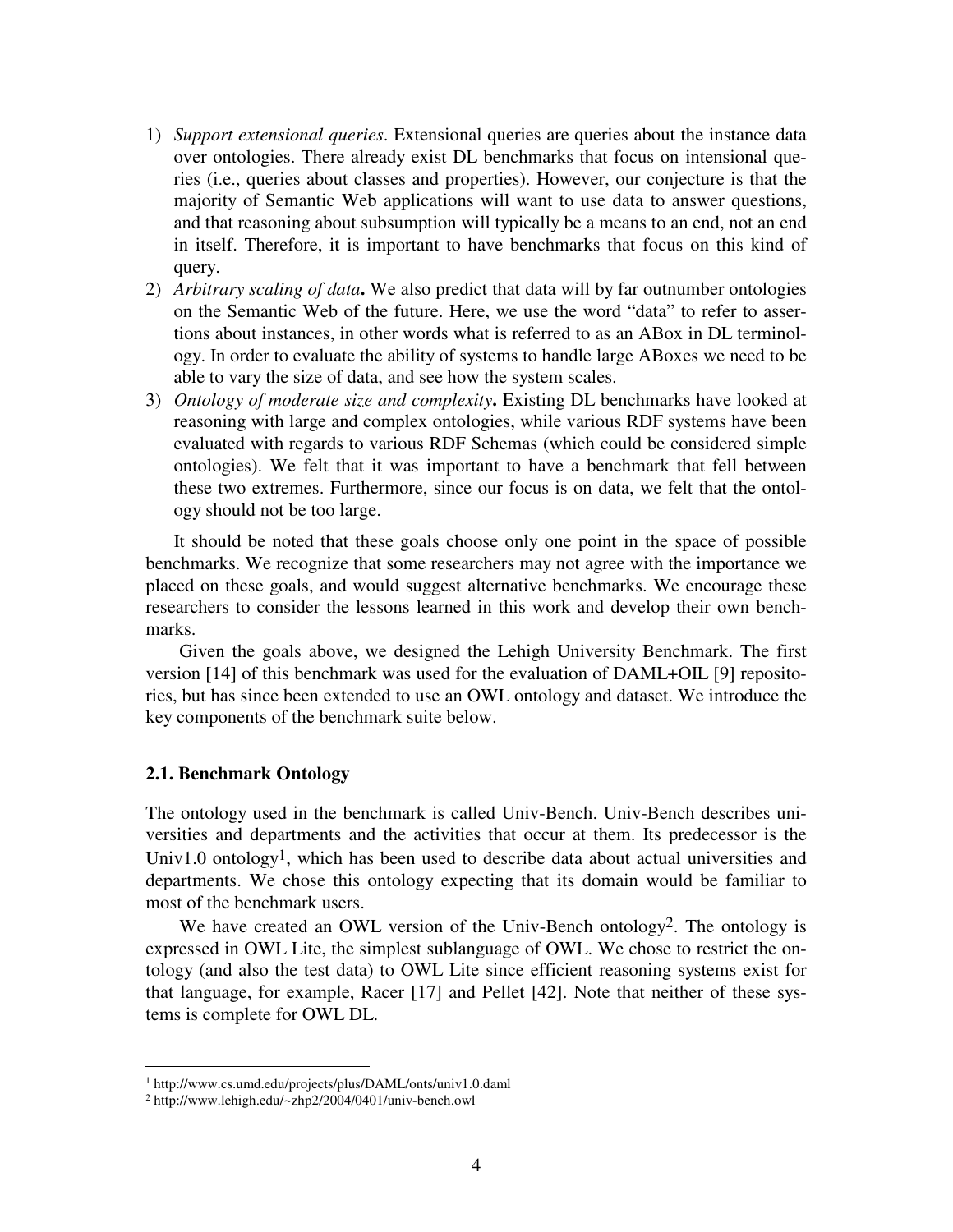For benchmark purposes, we have intentionally included in the ontology specific language features. For instance, originally the Univ1.0 ontology states that GraduateStudent is a subclass of Student. In creating the Univ-Bench ontology, we have replaced that definition with what is shown in Fig. 1 using a restriction. As a result, the subclass relationship between both the classes GraduateStudent and Student must be inferred using OWL semantics. Moreover, sometimes an inference could be made in multiple ways. To allow emphasis on description logic subsumption, we have made some domain constraint changes. For example, we have removed the domain constraint (to the class Student) of the property takesCourse so that no individuals of GraduateStudent in the benchmark data can be inferred as an instance of Student without the inference of the subsumption relationship between both classes from the ontology.

#### OWL Code

```
<owl:Class rdf:ID="GraduateCourse">
  <rdfs:label>graduate level Courses</rdfs:label>
   <rdfs:subClassOf rdf:resource="#Course" />
</owl:Class>
<owl:Class rdf:ID="GraduateStudent">
   <rdfs:label>graduate student</rdfs:label>
   <rdfs:subClassOf rdf:resource="#Person" />
   <rdfs:subClassOf>
      <owl:Restriction>
         <owl:onProperty rdf:resource="#takesCourse" />
         <owl:someValuesFrom>
            <owl:Class rdf:about="#GraduateCourse" />
         </owl:someValuesFrom>
      </owl:Restriction>
   </rdfs:subClassOf>
</owl:Class>
<owl:Class rdf:ID="Student">
   <rdfs:label>student</rdfs:label>
  <owl:intersectionOf rdf:parseType="Collection">
      <owl:Class rdf:about="#Person" />
      <owl:Restriction>
         <owl:onProperty rdf:resource="#takesCourse" />
         <owl:someValuesFrom>
            <owl:Class rdf:about="#Course" />
         </owl:someValuesFrom>
      </owl:Restriction>
   </owl:intersectionOf>
</owl:Class>
```
# Simplified DL Syntax Description

GraduateCourse  $\subseteq$  Course GraduateStudent  $\subseteq$  Person  $\Box$  dakesCourse.GraduateCourse Student  $\equiv$  Person  $\Box$  dakesCourse. Course **Fig. 1.** Definition of the classes GraduateStudent and Student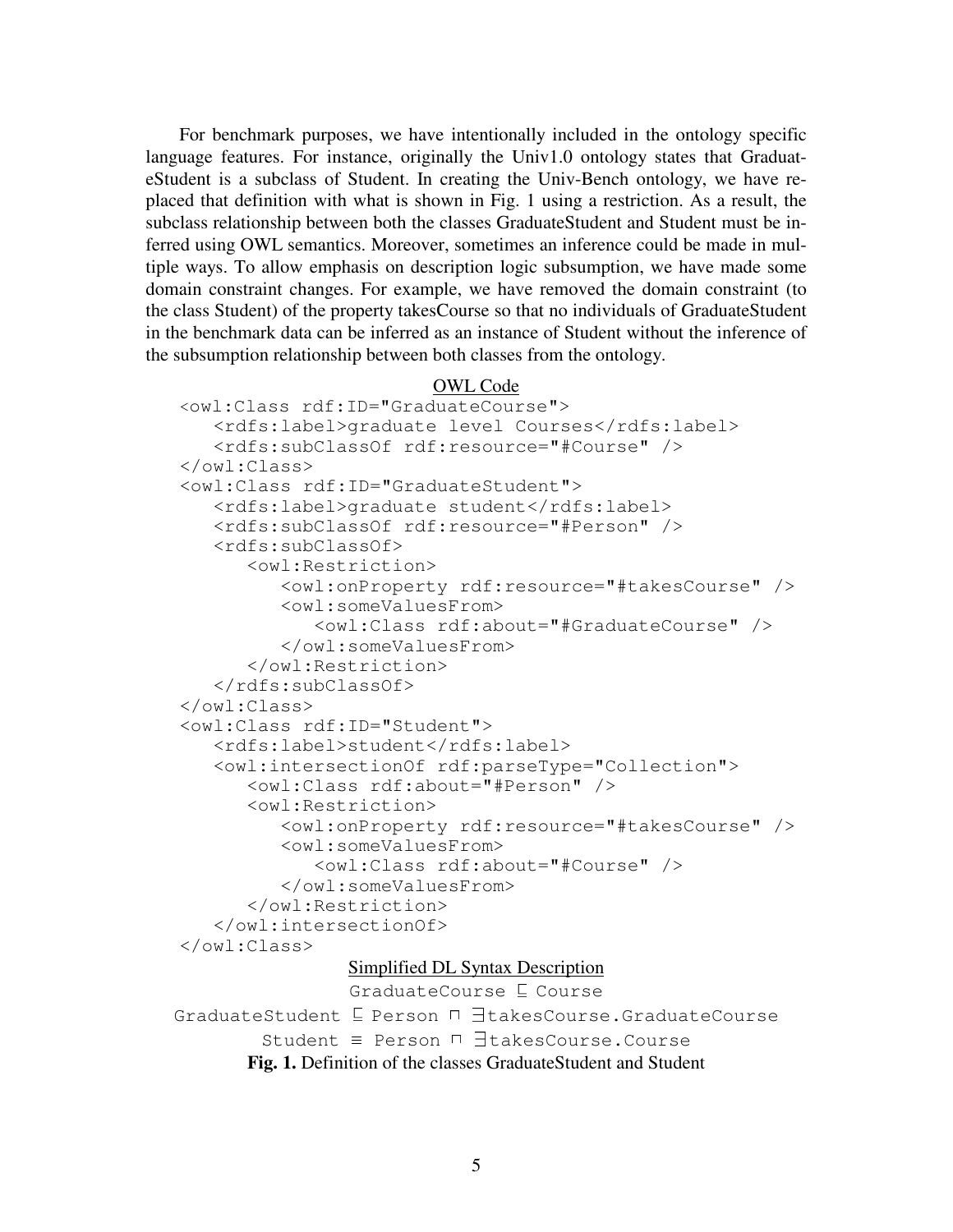The ontology currently defines 43 classes and 32 properties (including 25 object properties and 7 datatype properties). It uses OWL Lite language features including *inverseOf*, *TransitiveProperty*, *someValuesFrom* restrictions, and *intersectionOf*. According to a study by Tempich and Volz [34], this ontology can be categorized as a "description logic-style" ontology, which has a moderate number of classes but several restrictions and properties per class.

#### **2.2. Data Generation and OWL Datasets**

Test data of the LUBM are extensional data created over the Univ-Bench ontology. For the LUBM, we have adopted a method of synthetic data generation. This serves multiple purposes. As with the Wisconsin benchmark [3, 4], a standard and widely used database benchmark, this allows us to control the selectivity and output size of each test query. However, there are some other specific considerations:

- 1) We would like the benchmark data to be of a range of sizes including considerably large ones. It is hard to find such data sources that are based on the same ontology.
- 2) We may need the presence of certain kinds of instances in the benchmark data. This allows us to design repeatable tests for as many representative query types as possible. These tests not only evaluate the storage mechanisms for Semantic Web data but also the techniques that exploit formal semantics. We may rely on instances of certain classes and/or properties to test against those techniques.

Data generation is carried out by UBA (Univ-Bench Artificial data generator), a tool we have developed for the benchmark. We have implemented the support for OWL datasets in the tool. The generator features random and repeatable data generation. A university is the minimum unit of data generation, and for each university, a set of OWL files describing its departments are generated. Instances of both classes and properties are randomly decided. To make the data as realistic as possible, some restrictions are applied based on common sense and domain investigation. Examples are "a minimum of 15 and a maximum of 25 departments in each university", "an undergraduate student/faculty ratio between 8 and 14 inclusive", "each graduate student takes at least 1 but at most 3 courses", and so forth. A detailed profile of the data generated by the tool can be found on the benchmark's webpage.

The generator identifies universities by assigning them zero-based indexes, i.e., the first university is named University0, and so on. Data generated by the tool are exactly repeatable with respect to universities. This is possible because the tool allows the user to enter an initial seed for the random number generator that is used in the data generation process. Through the tool, we may specify how many and which universities to generate.

Finally, as with the Univ-Bench ontology, the OWL data created by the generator are also in the OWL Lite sublanguage. As a consequence, we have had to give every in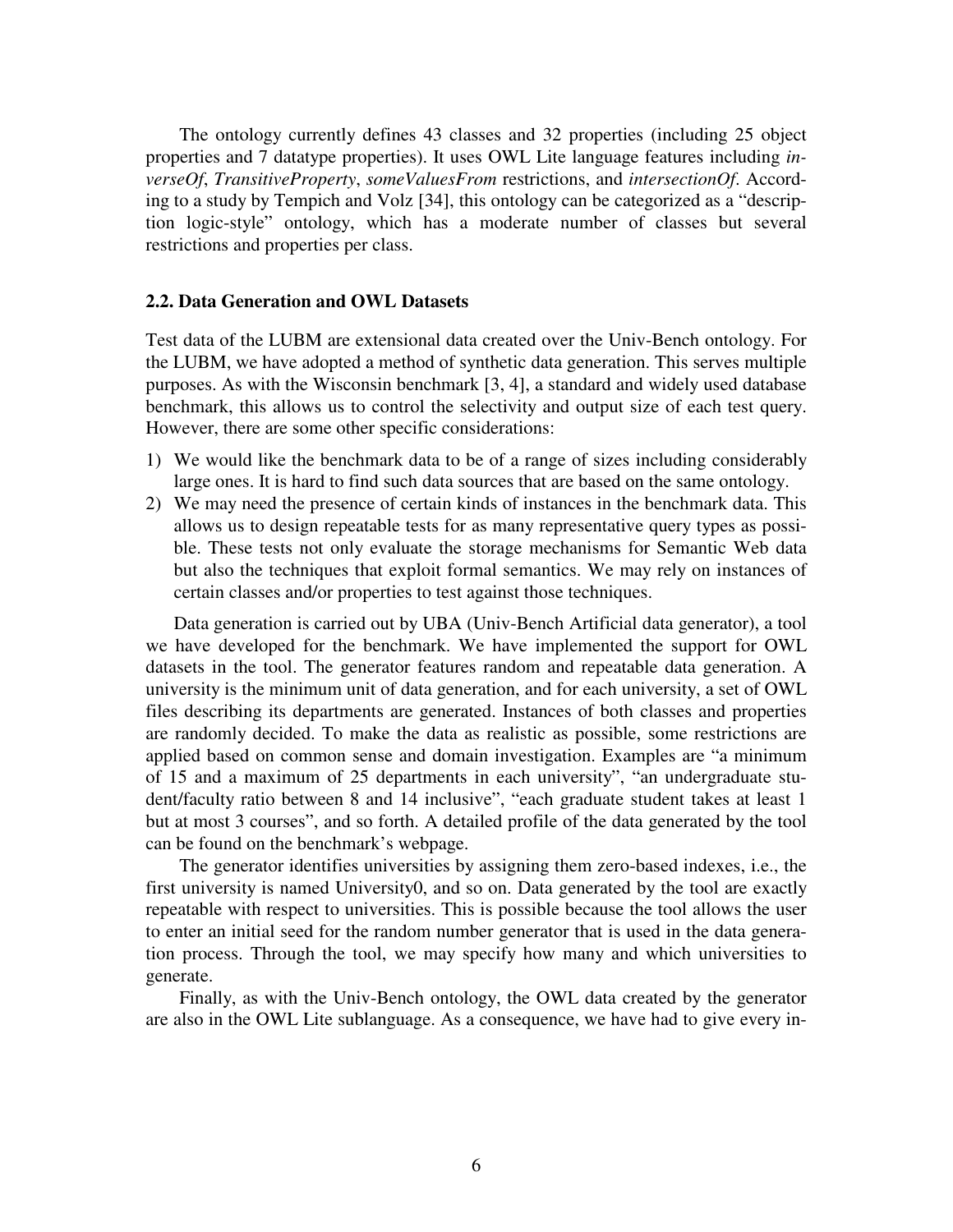dividual ID appearing in the data a type and include in every document an ontology tag (the *owl:Ontology* element) 3.

# **2.3. Test Queries**

The LUBM currently offers fourteen test queries, one more than when it was originally developed. Readers are referred to Appendix 1 for a list of these queries. They are written in SPARQL [28], the query language that is poised to become the standard for RDF. In choosing the queries, first of all, we wanted them to be realistic. Meanwhile, we have mainly taken into account the following factors:

- 1) *Input size*. This is measured as the proportion of the class instances involved in the query to the total class instances in the benchmark data. Here we refer to not just class instances explicitly expressed but also those that are entailed by the knowledge base. We define the input size as large if the proportion is greater than 5%, and small otherwise.
- 2) *Selectivity.* This is measured as the estimated proportion of the class instances involved in the query that satisfy the query criteria. We regard the selectivity as high if the proportion is lower than 10%, and low otherwise. Whether the selectivity is high or low for a query may depend on the dataset used. For instance, the selectivity of Queries 8, 11 and 12 is low if the dataset contains only University0 while high if the dataset contains more than 10 universities.
- 3) *Complexity.* We use the number of classes and properties that are involved in the query as an indication of complexity. Since we do not assume any specific implementation of the repository, the real degree of complexity may vary by systems and schemata. For example, in a relational database, depending on the schema design, the number of classes and properties may or may not directly indicate the number of table joins, which are significant operations.
- 4) *Assumed hierarchy information.* This considers whether information from the class hierarchy or property hierarchy is required to achieve the complete answer. (We define completeness in next subsection).
- 5) *Assumed logical inference.* This considers whether logical inference is required to achieve the completeness of the answer. Features used in the test queries include subsumption, i.e., inference of implicit subclass relationship, *owl:TransitiveProperty*, *owl:inverseOf*, and realization, i.e., inference of the most specific concepts that an individual is an instance of. One thing to note is that we are not benchmarking complex description logic reasoning. We are concerned with extensional queries. Some queries use simple description logic reasoning mainly to verify that this capability is present.

We have chosen test queries that cover a range of properties in terms of the above criteria. At the same time, to the end of performance evaluation, we have emphasized

<sup>&</sup>lt;sup>3</sup> In OWL, the notion of the term ontology differs from that in the traditional sense by also including instance data [32].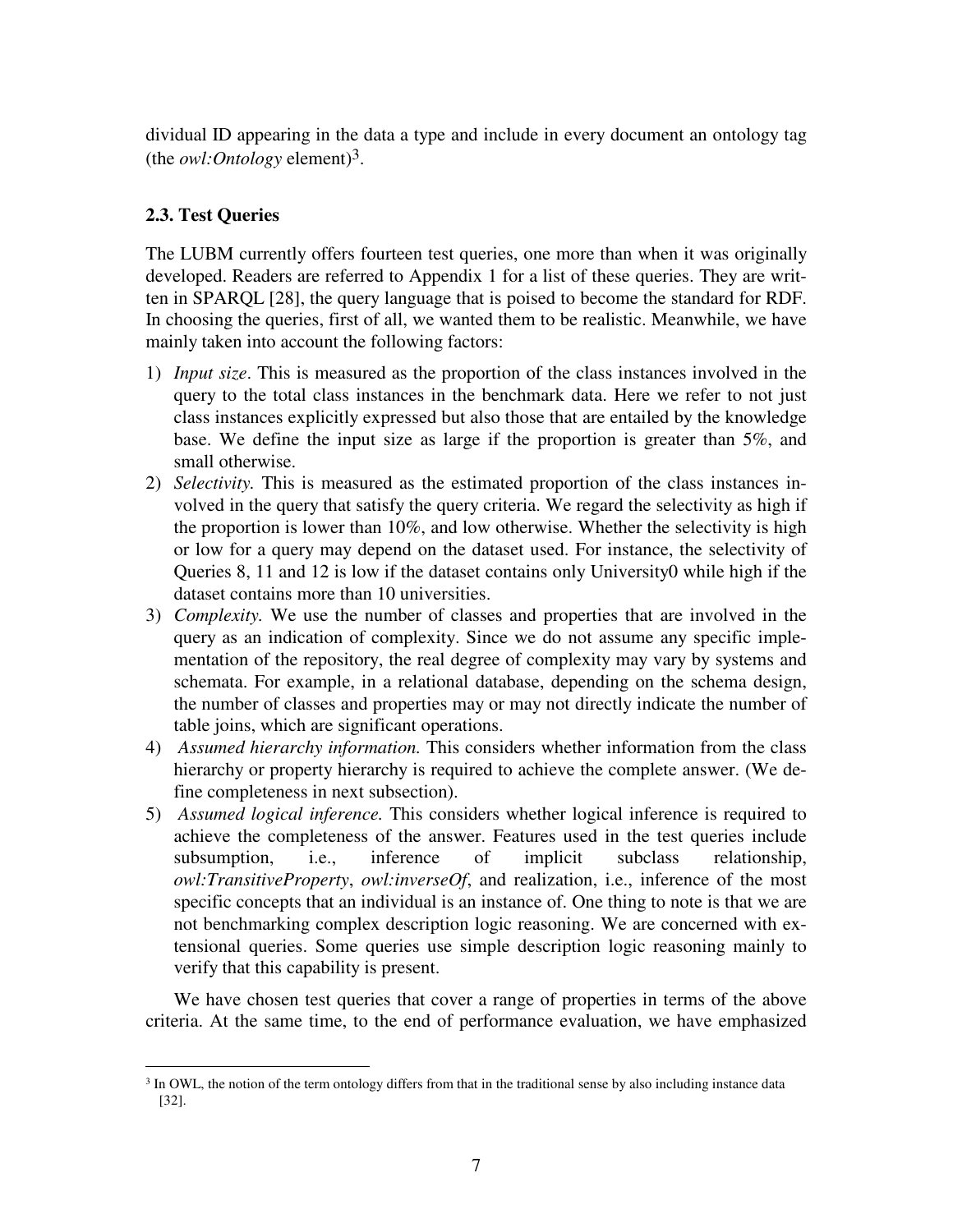queries with large input and high selectivity. If not otherwise noted, all the test queries are of this type. Some subtler factors have also been considered in designing the queries, such as the depth and width of class hierarchies 4, and the way the classes and properties chain together in the query.

## **2.4. Performance Metrics**

The LUBM consists of a set of performance metrics including load time, repository size, query response time, query completeness and soundness, and a combined metric for query performance. Among these metrics: the first three are standard database benchmark metrics—query response time was introduced in the Wisconsin benchmark, and load time and repository size have been commonly used in other database benchmarks, e.g. the OO1 benchmark [8]; query completeness and soundness and the combined metric are new metrics we developed for the benchmark. We address these metrics in turn below.

## *Load Time*

In a LUBM dataset, every university contains 15 to 25 departments, each described by a separate OWL file. These files are loaded to the target system in an incremental fashion. We measure the load time as the stand alone elapsed time for storing the specified dataset to the system. This also counts the time spent in any processing of the ontology and source files, such as parsing and reasoning.

## *Repository Size*

Repository size is the resulting size of the repository after loading the specified benchmark data into the system. Size is only measured for systems with persistent storage and is calculated as the total size of all files that constitute the repository. We do not measure the occupied memory sizes for the main memory-based systems because it is difficult to accurately calculate them. However, since we evaluate all systems on a platform with a fixed memory size, the largest dataset that can be handled by a system provides an indication of its memory efficiency.

## *Query Response Time*

Query response time is measured based on the process used in database benchmarks. To account for caching, each query is executed for ten times consecutively and the average time is computed. Specifically, the benchmark measures the query response time as the following:

For each test query

Open the repository

Execute the query on the repository consecutively for 10 times and compute the average response time. Each time:

 $4$  We define a class hierarchy as deep if its depth is greater than 3, and as wide if its average branching factor is greater than 3.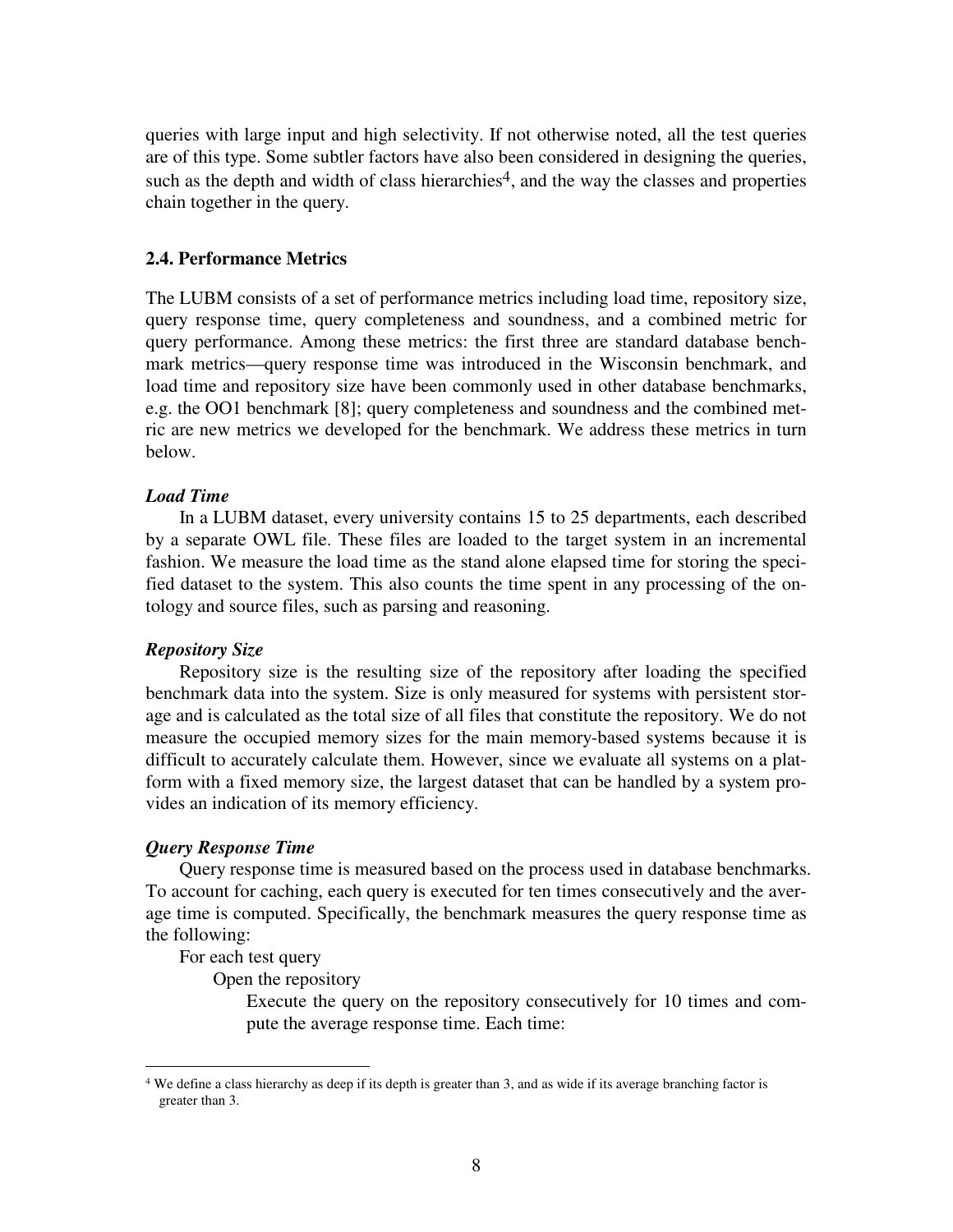Issue the query, obtain the result set, traverse that set sequentially, and collect the elapsed time Close the repository

#### *Query Completeness and Soundness*

We also examine query completeness and soundness of each system. In logic, an inference procedure is complete if it can find a proof for any sentence that is entailed by the knowledge base. With respect to queries, we say a system is complete if it generates all answers that are entailed by the knowledge base, where each answer is a binding of the query variables that results in an entailed sentence. However, on the Semantic Web, partial answers will often be acceptable. So it is important not to measure completeness with such a coarse distinction. Instead, we measure the degree of completeness of each query answer as the percentage of the entailed answers that are returned by the system. Note that we request that the result set contains unique answers.

In addition, as we will show in the next section, we have realized that query soundness is also worthy of examination. With similar argument to the above, we measure the degree of soundness of each query answer as the percentage of the answers returned by the system that are actually entailed.

#### *Combined Metric (CM)*

The benchmark also provides a metric for measuring query response time and answer completeness and soundness in combination to help users better appreciate the potential tradeoff between the query response time and the inference capability and the overall performance of the system. Such a metric can be used to provide an absolute ranking of systems. However, since such a metric necessarily abstracts away details, it should be used carefully. In order to allow the user to place relative emphasis on different aspects, we have parameterized the metric. Changing these parameters can result in a reordering of the systems considered. Thus, this metric should never be used without careful consideration of the parameters used in its calculation. We will come back to this in Section 5.

First, we use an F-Measure [30, 24] like metric to compute the tradeoff between query completeness and soundness, since essentially they are analogous to recall and precision in Information Retrieval respectively. In the formula below,  $C_q$  and  $S_q$  ( $\in [0, 1]$ 1]) are the answer completeness and soundness for query  $q$ .  $\beta$  determines the relative weighting between  $S_q$  and  $C_q$ .

$$
F_q = \frac{(\beta^2 + 1) * C_q * S_q}{\beta^2 * C_q + S_q}
$$

Next, we define a query performance metric for query *q*: 5

$$
P_q = \frac{1}{1 + e^{a^*T_q/N - b}}
$$

<sup>&</sup>lt;sup>5</sup> We introduce a different function from that of our original work [16], since we find that the current one could map the query time (possibly from zero to infinity) to the continuous range of [0, 1] in a more natural way, and could give us a more reasonable range and distribution of query performance evaluation of the systems.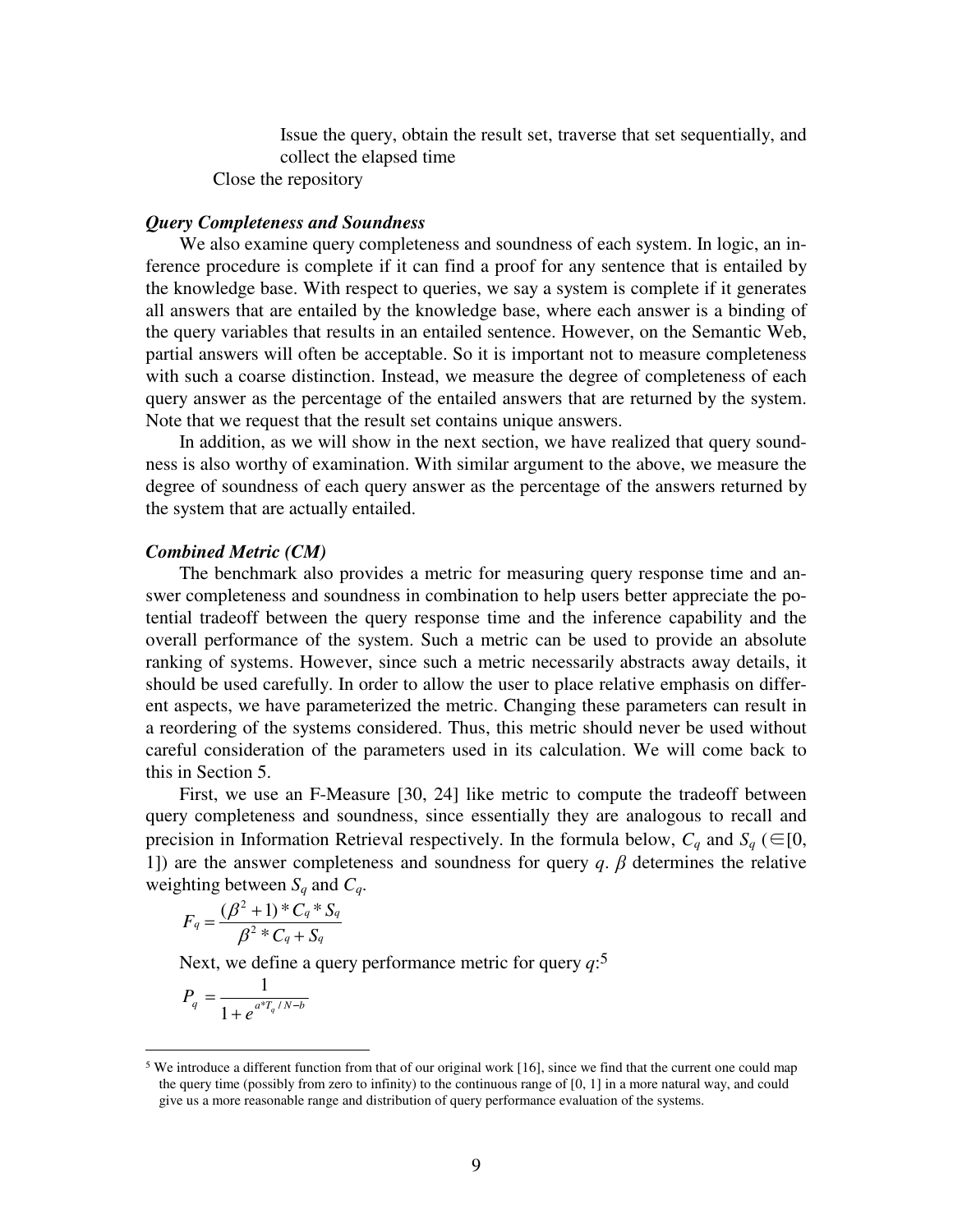This is an adaptation of the well known sigmoid function. In the formula, *T<sup>q</sup>* is the response time (ms) for query *q* and *N* is the total number of triples in the dataset concerned. To allow for comparison of the metric values across datasets of different sizes, we use the response time per triple (i.e.  $T_q/N$ ) in the calculation. *a* is used to control the slope of the curve. *b* shifts the entire graph. In this evaluation, we have chosen *a* of 500 and *b* of 5 so that 1)  $P_q(0)$  is close enough to one (above 0.99); 2) A response time of one second for 100,000 triples (roughly the size of the smallest dataset used in our test) will receive the  $P_q$  value of 0.5. These values appear to be reasonable choices for contemporary systems. However, as the state-of-the-art progresses and machines become substantially more powerful, different parameter values may be needed to better distinguish between the qualities of different systems. Fig. 2 illustrates the function for the triple size of one million.



**Fig. 2.** *P<sup>q</sup>* function (*a*=500, *b*=5, *N*=1,000,000)

As will be shown in the next section, some system might fail to answer a query. In that case, we will use zero for both  $F_q$  and  $P_q$  in the calculation.

Lastly, we define a composite metric *CM* of query response time and answer completeness and soundness as the following, which is also inspired by F-Measure:

$$
CM = \sum_{q=1}^{M} w_q * \frac{(\alpha^2 + 1) * P_q * F_q}{\alpha^2 * P_q + F_q}
$$

In the above, *M* is the total number of test queries.  $w_q$  ( $\sum_{q=1}^{M} w_q$  =  $w_q$ <sup>*w*</sup><sub>q</sub> = 1) is the weight given to query *q*.  $\alpha$  determines relative weighting between  $F_q$  and  $P_q$ . Generally speaking, the metric will reward those systems that can answer queries faster, more completely and more soundly.

#### **2.5. Benchmark Architecture**

Fig. 3 depicts the benchmark architecture. We prescribe an interface to be instantiated by each target system. Through the interface, the benchmark test module requests opera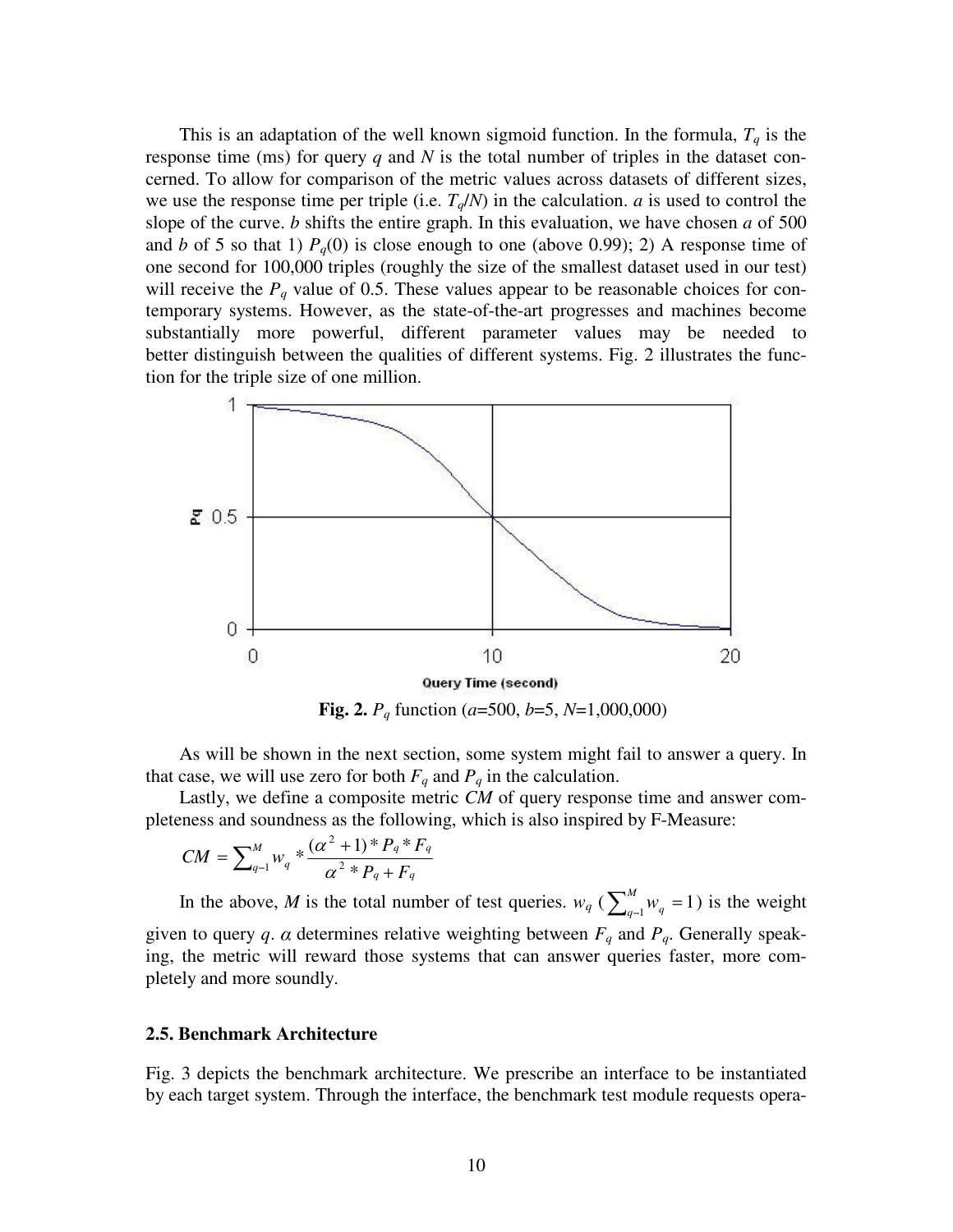tions on the repository (e.g. open and close), launches the loading process, issues queries and obtains the results. Users inform the test module of the target systems and test queries by defining them in the KBS specification file and query definition file respectively. It needs to be noted that queries are translated into the query language supported by the system prior to being issued to the system. In this way, we want to eliminate the effect of query translation on query response time. The translated queries are fed to the tester through the query definition file. The tester reads the lines of each query from the definition file and passes them to the system.



**Fig. 3.** Architecture of the benchmark

The benchmark suite is accessible at http://swat.cse.lehigh.edu/projects/lubm/index.htm.

# **3. An Evaluation Using the LUBM**

In order to demonstrate how the LUBM can be used to evaluate very different knowledge base systems, we describe an experiment. We discuss how we selected the systems, describe the experiment conditions, present the results, and discuss them.

# **3.1. Selecting Target Systems**

In this experiment, we wanted to evaluate the scalability and support for OWL Lite in various systems. In choosing the systems, first we decided to consider only noncommercial systems. Moreover, we did not mean to carry out a comprehensive evaluation of the existing Semantic Web KBSs. Instead, we wanted to evaluate systems with a variety of characteristics. Since a key point of this work is how to evaluate systems with different capabilities, we wanted to evaluate representative systems at distinct points in terms of OWL reasoning capability. Specifically, we considered three degrees of supported reasoning in the systems under test, i.e. RDFS reasoning, partial OWL Lite reasoning, and complete or almost complete OWL Lite reasoning. Finally, we believe a practical KBS must be able to read OWL files, support incremental data loading, and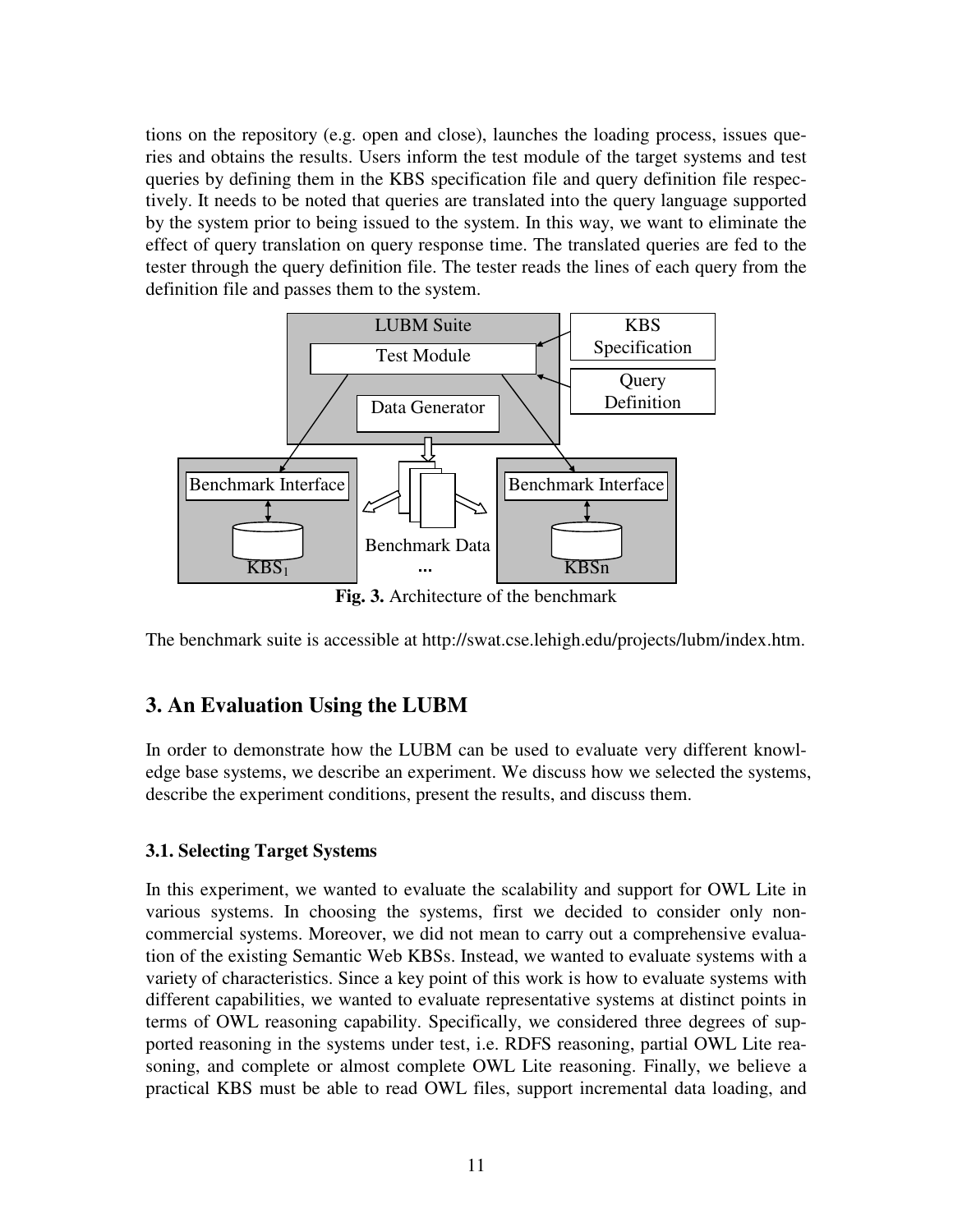provide programming APIs for loading data and issuing queries. As a result, we have settled on four different knowledge base systems, including two implementations of Sesame, DLDB-OWL, and OWLJessKB. Below we briefly describe the systems we have considered along with the reason for choosing or not choosing them.

#### *RDFS Reasoning*

For this category of systems, we have considered RDF repositories including Jena, Sesame, ICS-FORTH RDFSuite [1], Kowari [40], and so on. Since Jena and Sesame are currently the most widely used, we focused on these two systems.

Jena [37] is a Java framework for building Semantic Web applications. Jena currently supports both RDF/RDFS and OWL. We have done some preliminary tests on Jena (v2.1) (both memory-based and database-based) with our smallest dataset (cf. Appendix 3). Compared to Sesame, Jena with RDFS reasoning was much slower in answering nearly all the queries. Some of the queries did not terminate even after being allowed to run for several hours. The situation was similar when Jena's OWL reasoning was turned on.

Due to Jena's limitations with respect to scalability, we decided to evaluate Sesame instead. Sesame [5] is a repository and querying facility based on RDF and RDF Schema. It features a generic architecture that separates the actual storage of RDF data, functional modules offering operations on those data, and communication with these functional modules from outside the system. Sesame supports RDF/RDF Schema inference, but is an incomplete reasoner for OWL Lite. Nevertheless, it has been used on a wide number of Semantic Web projects. Sesame can evaluate queries in RQL [22], SeRQL [45], and RDQL [31]. We evaluate two implementations of Sesame, main memory-based and database-based.

#### *Partial OWL Lite Reasoning*

KAON [39] is an ontology management infrastructure. It provides an API for manipulating RDF models. The suite also contains a library of KAON Datalog Engine, which could be used to reason with the DLP fragment of OWL. However, that functionality is not directly supported by the core of KAON, i.e., its APIs.

Instead, we have selected DLDB-OWL [27], a repository for processing, storing, and querying OWL data. The major feature of DLDB-OWL is the extension of a relational database system with description logic inference capabilities. Specifically, DLDB-OWL uses Microsoft Access® as the DBMS and FaCT [19] as the OWL reasoner. It uses the reasoner to precompute subsumption and employs relational views to answer extensional queries based on the implicit hierarchy that is inferred. DLDB-OWL uses a language in which a query is written as a conjunction of atoms. The language syntactically resembles KIF [13] but has less expressivity. Since DLDB uses FaCT to do TBox reasoning only, we consider it as a system that provides partial OWL Lite reasoning support. Note, FaCT and FaCT++ [35] do not directly support ABox reasoning (although it is possible to simulate it), so use of them as stand-alone systems is inappropriate for the extensional queries used by our benchmark.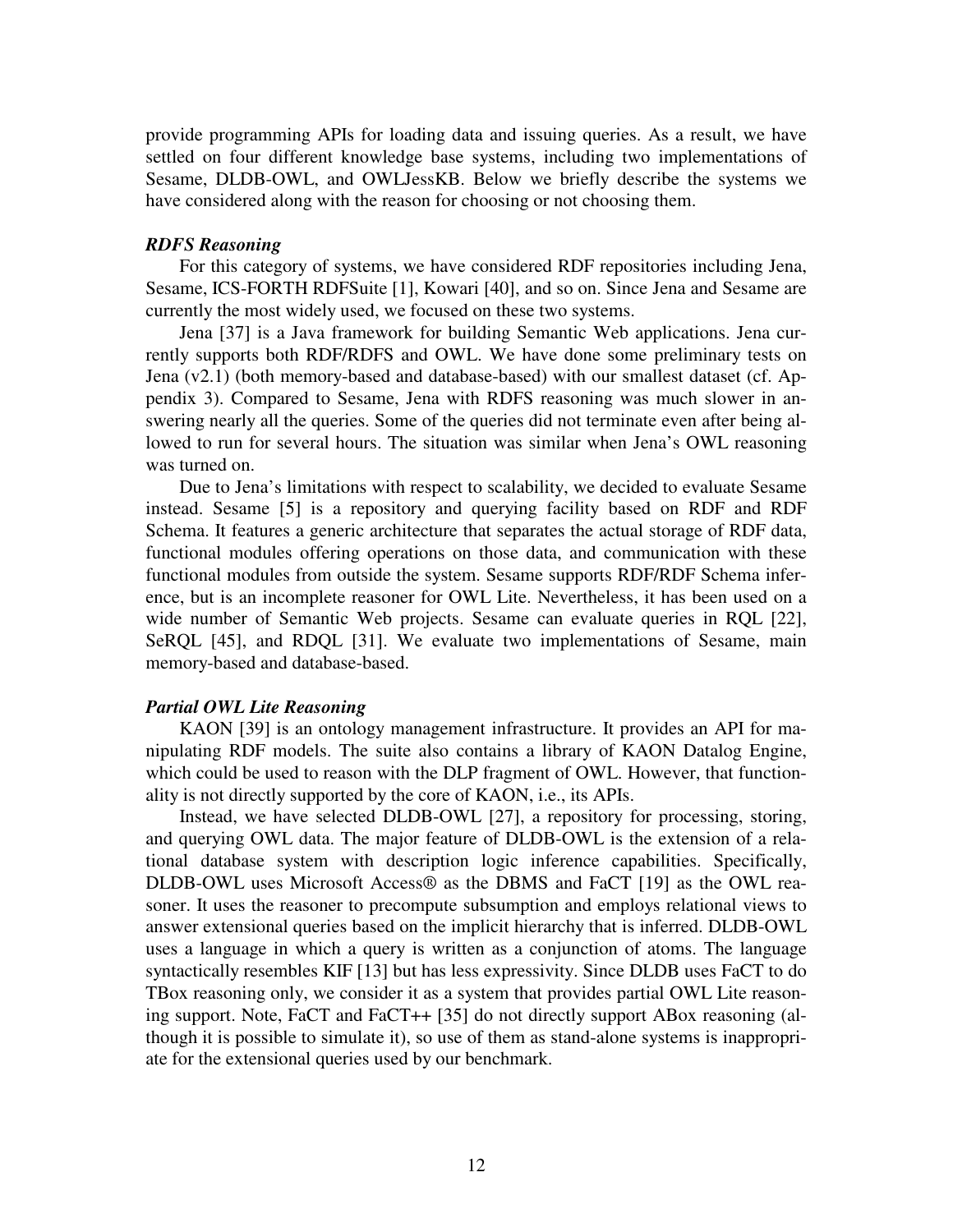### *Complete or Almost Complete OWL Lite Reasoning*

OWL reasoning systems such as Racer, Pellet and OWLJessKB fall into this category. The first two systems, like FaCT, are based on the tableaux algorithms developed for description logic inferencing, and additionally support ABox reasoning. Since DLDB-OWL uses FaCT as its reasoner, we have decided to choose a system with a different reasoning style. Thus we have settled on OWLJessKB.

OWLJessKB [41], whose predecessor is DAMLJessKB [23], is a memory-based reasoning tool for description logic languages, particularly OWL. It uses the Java Expert System Shell (Jess) [38], a production system, as its underlying reasoner. Current functionality of OWLJessKB is close to OWL Lite plus some. Thus we have chosen OWL-JessKB and we evaluate it as a system that supports most OWL entailments.

Although we have decided not to evaluate Racer here, we want to mention that Haarslev et al. [18] have conducted their own evaluation using the LUBM. They developed a new query language called nRQL, which made it possible to answer all of the queries in our benchmark. The results showed that Racer could offer complete answers for all the queries if required (they have tested Racer on Queries 1 through 13). However, since it has to perform ABox consistency checking before query answering, Racer was unable to load a whole university dataset. As a result, they have only loaded up to 5 departments using Racer (v. 1.8) on a P4 2.8GHz 1G RAM machine running Linux.

#### **3.2. Experiment Setup**

#### *System Setup*

The systems we test are DLDB-OWL (04-03-29 release), Sesame v1.0, and OWL-JessKB (04-02-23 release). As noted, we test both the main memory-based and database-based implementations of Sesame. For brevity, we hereafter refer to them as Sesame-Memory and Sesame-DB respectively. For both of them, we use the implementation with RDFS inference capabilities. For the later, we use MySQL (v4.0.16) as the underlying DBMS since, according to a test by Broekstra and Kampman [5], Sesame performs significantly better than using the other DBMS PostgreSQL [43]. The DBMS used in DLDB-OWL is MS Access® 2002. We have created a wrapper over each system as an interface to the test module.

We should point out that we did not optimize any of the systems for purpose of the experiment. This is for two reasons. First, most Semantic Web KBSs do not provide the level of customization typically found in databases. This is true even for KBSs that use a DBMS; such systems typically make decisions for the user with respect to table layout and index creation. Second, we feel that the variability of Semantic Web data will make it more difficult to optimize for any specific application. However, if the benchmark is being used to evaluate systems for a well-defined application, then we encourage users of the benchmark to use all tools available to optimize the system so that they may conduct an evaluation that better reflects the way the system will behave operationally.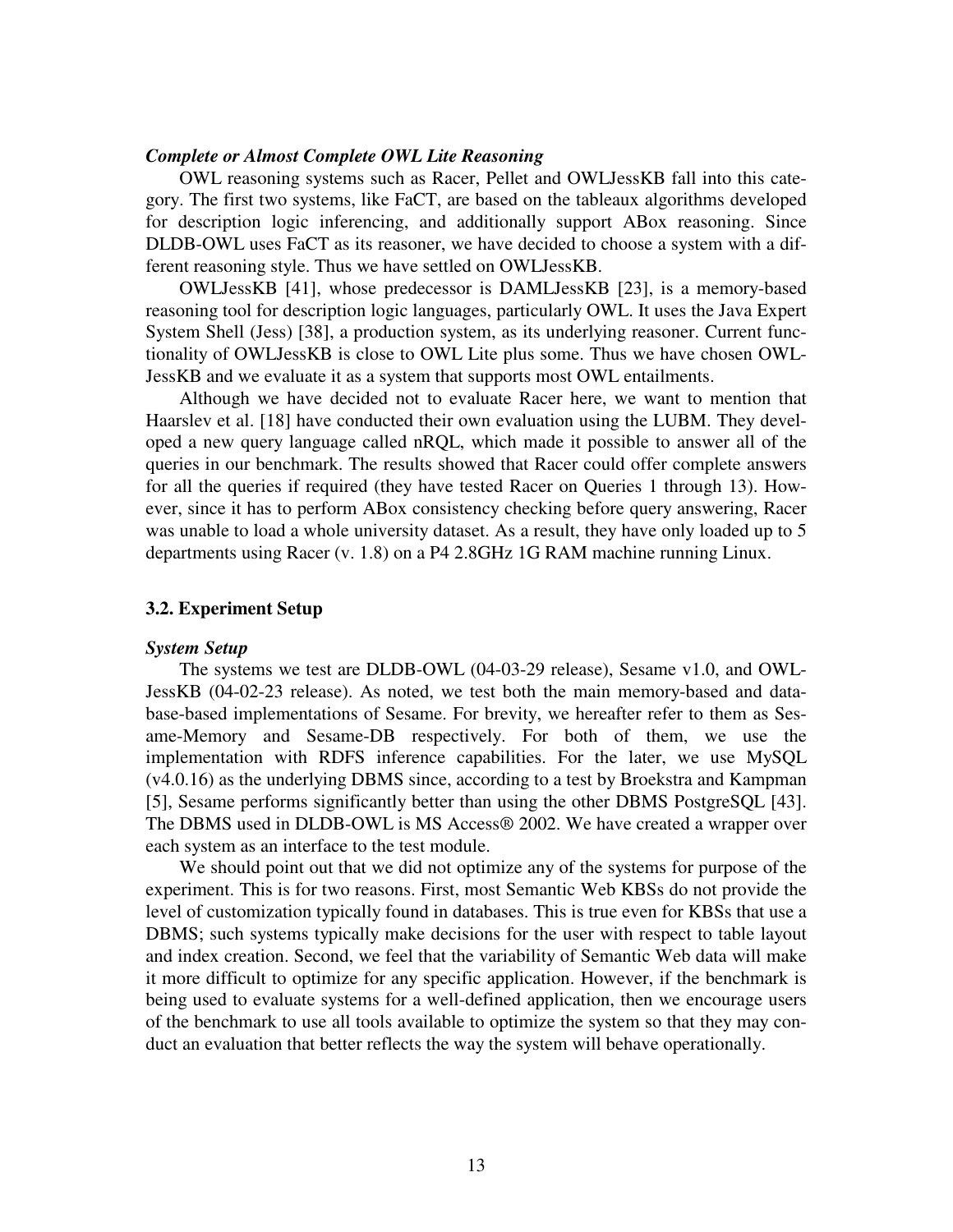#### *Datasets*

To identify the dataset, we use the following notation in the subsequent description:

LUBM(*N, S*): The dataset that contains *N* universities beginning at University0 and is generated using a seed value of *S*.

We have created 5 sets of test data<sup>6</sup>: LUBM $(1, 0)$ , LUBM $(5, 0)$ , LUBM $(10, 0)$ , LUBM(20, 0), and LUBM(50, 0), which contain OWL files for 1, 5, 10, 20, and 50 universities respectively, the largest one having over 6,800,000 triples in total. To our knowledge, prior to this experiment, Sesame has been tested with at most 3,000,000 statements. We have easily exceeded that by virtue of the data generation tool. Note that in counting the RDF triples in a dataset, we count those from the ontology only once and for others, we count duplicate triples multiple times.

## *Query Test*

As mentioned earlier, the queries are expressed in SPARQL. However, many Semantic Web KBSs were designed before SPARQL began to take shape. As such, none of the selected systems currently support SPARQL. Therefore, we manually translate the fourteen queries into a language supported by each system: RQL for Sesame, Jess for OWLJessKB, and a KIF-like query language for DLDB-OWL. The translated queries form the query definition file for that system. Note, with one exception explained below, we do not try to optimize the queries. Instead, we expect that queries are issued by naïve users and any query optimization must be a function of the KBS.

From preliminary experiments we discovered that the ordering of statements within a Jess query can affect the response time of OWLJessKB to that query. In fact, a direct translation of the benchmark queries resulted in poor performance from OWLJessKB. Even with the one-university dataset it ran out of memory for some queries (e.g., Query 2). However, we were able to reduce the response time by simply reordering the statements so that arbitrary property-related statements precede all type-related statements in each query. Since this is an optimization that could be trivially automated, we decided to make this one exception to our rule above.

As another detail, OWLJessKB needs two separate phases to perform a query: define it and execute it. In the original DAML version of our experiment [15] we predefined the patterns for each test query prior to loading any data. However, we have subsequently learned that this could lead to worse performance of OWLJessKB. Since we have found no guidance as to when to or not to use such kinds of patterns, we will show the results of OWLJessKB with both settings in the subsequent discussion. When distinction is needed, we will refer to them as OWLJessKB-P and OWLJessKB-NP respectively.

Query response time is collected in the way defined by the benchmark. Note that instead of providing a result set that can be iterated through, Sesame returns data one-at-atime in streams and calls back user specified functions upon each result item. Thus we regard those call backs as the result traverse that is required by the benchmark, and count them in the query time instead.

<sup>&</sup>lt;sup>6</sup> The version of the data generator is UBA1.6.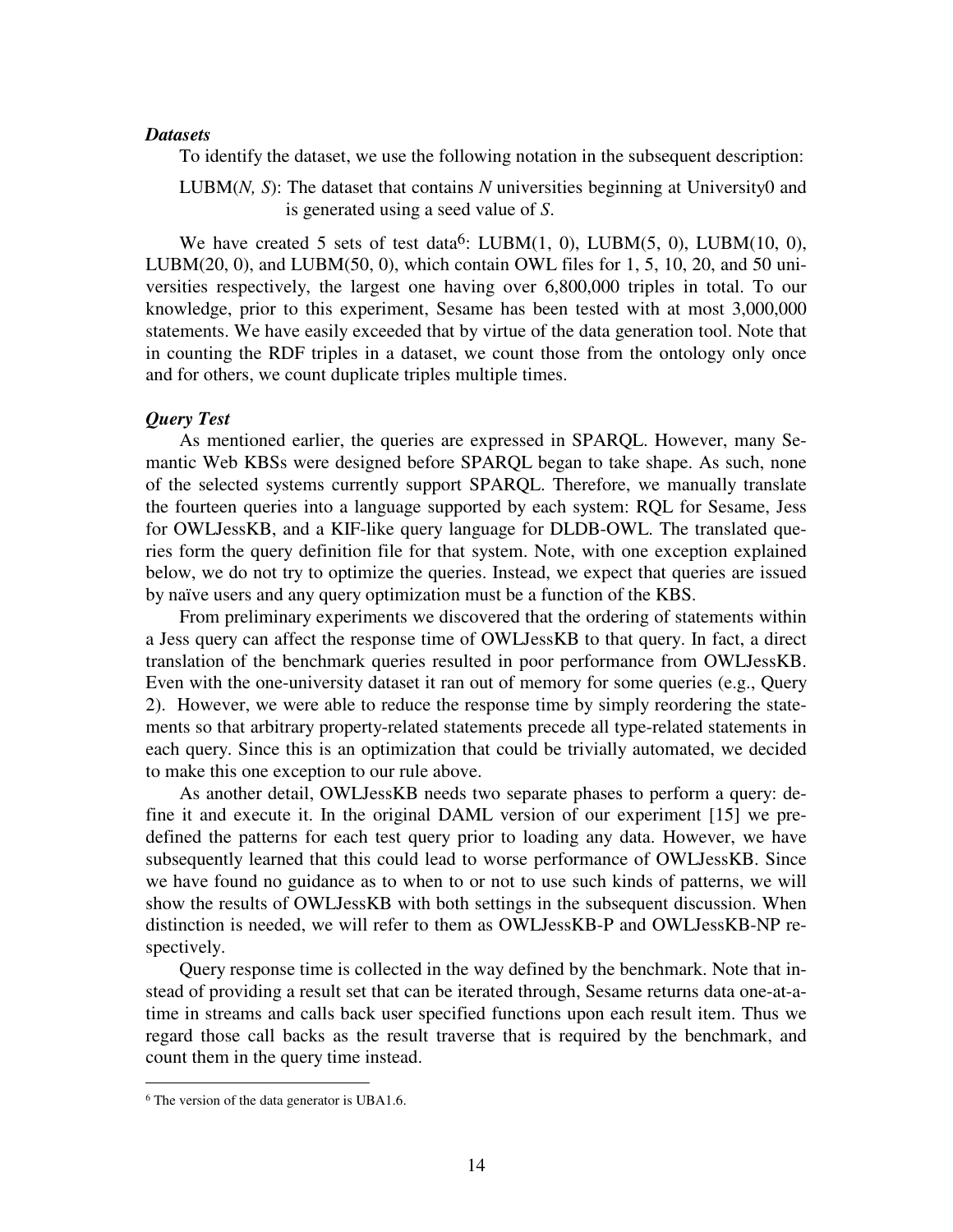# *Test environment*

We have done the test on a desktop computer. The environment is as follows:

1.80GHz Pentium 4 CPU; 256MB of RAM; 80GB of hard disk Windows XP Professional OS; Java SDK 1.4.1; 512MB of max heap size

In order to evaluate OWLJessKB, we needed to adjust this configuration slightly. With the standard setting for max heap size in Java, the system failed to load the oneuniversity dataset due to out of memory errors. As a workaround, we increased the maximum heap size to 1GB, which requests a large amount of virtual memory from the operating system. This change allowed OWLJessKB to properly load the dataset.

# **3.3. Results and Discussions**

## **3.3.1. Data Loading**

|                 | Dataset     | File # | <b>Total Size</b><br>(MB) | Triple #  | Load Time<br>(hh:mm:ss) | <b>Repository Size</b><br>(KB) |
|-----------------|-------------|--------|---------------------------|-----------|-------------------------|--------------------------------|
| <b>DLDB-OWL</b> |             |        |                           |           | 00:05:43                | 16,318                         |
| Sesame-DB       |             |        |                           |           | 00:09:02                | 48,333                         |
| Sesame-Memory   | <b>LUBM</b> | 15     | 8.6                       | 103,397   | 00:00:13                |                                |
| OWLJessKB-P     | (1, 0)      |        |                           |           | 03:16:12                |                                |
| OWLJessKB-NP    |             |        |                           |           | 02:19:18                |                                |
| <b>DLDB-OWL</b> |             |        |                           |           | 00:51:57                | 91,292                         |
| Sesame-DB       | <b>LUBM</b> | 93     | 54.2                      | 646,128   | 03:00:11                | 283,967                        |
| Sesame-Memory   | (5, 0)      |        |                           |           | 00:01:53                |                                |
| OWLJessKB       |             |        |                           |           |                         |                                |
| <b>DLDB-OWL</b> |             | 189    | 110.6                     |           | 01:54:41                | 184,680                        |
| Sesame-DB       | <b>LUBM</b> |        |                           | 1,316,993 | 12:27:50                | 574,554                        |
| Sesame-Memory   | (10, 0)     |        |                           |           | 00:05:40                |                                |
| OWLJessKB       |             |        |                           |           |                         |                                |
| <b>DLDB-OWL</b> |             |        |                           |           | 04:22:53                | 388,202                        |
| Sesame-DB       | <b>LUBM</b> | 402    | 234.8                     | 2,782,419 | 46:35:53                | 1,209,827                      |
| Sesame-Memory   | (20, 0)     |        |                           |           |                         |                                |
| OWLJessKB       |             |        |                           |           |                         |                                |
| <b>DLDB-OWL</b> |             |        |                           |           | 12:37:57                | 958,956                        |
| Sesame-DB       | <b>LUBM</b> | 999    | 583.6                     | 6,890,933 |                         |                                |
| Sesame-Memory   | (50, 0)     |        |                           |           |                         |                                |
| OWLJessKB       |             |        |                           |           |                         |                                |

**Table 1.** Load time and repository sizes

Table 1 shows the data loading time for all systems and the on-disk repository sizes of DLDB-OWL and Sesame-DB. Fig. 4 depicts how the load time grows as the dataset size increases and compares the repository sizes of the two database-based systems.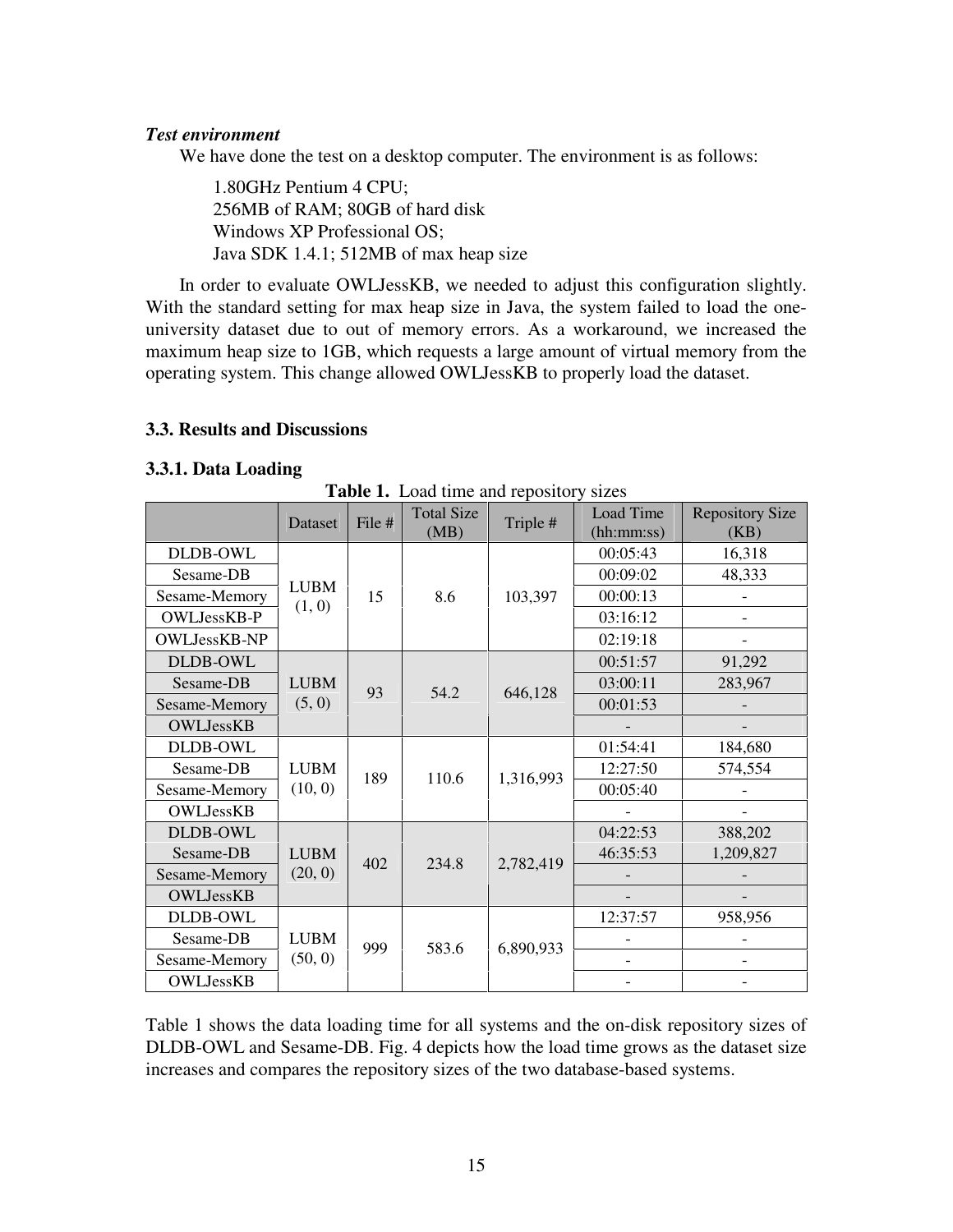

**Fig. 4.** Load time and repository sizes. The left hand figure shows the load time. The right hand figure shows the repository sizes of the database-based systems.

The test results have reinforced scalability as an important issue and challenge for Semantic Web knowledge base systems. One of the first issues is how large of a dataset each system can handle. As expected, the memory-based systems did not perform as well as the persistent storage systems in this regard. OWLJessKB, could only load the 1 university dataset, and took over 15 times longer than any other system to do so. On the other hand, we were surprised to see that Sesame-Memory could load up to 10 universities, and was able to do it in 5% of the time of the next fastest system. However, for 20 or more universities, Sesame-Memory also succumbed to memory limitations.

Using the benchmark, we have been able to test both Sesame-Memory and Sesame-DB on larger scale datasets than what has been reported so far. The result reveals an apparent problem for Sesame-DB: it does not scale in data loading, as can be seen from Fig. 4. As an example, it took over 300 times longer to load the 20-university dataset than the 1-university dataset, although the former set contains only about 25 times more triples than the later. We extrapolate that it will take Sesame-DB over 3 weeks to finish loading the 50-university dataset. Therefore, we have decided not to do a test that consumes so many resources.

In contrast, DLDB-OWL displays good scalability in data loading. We suspect the different performance of the two systems is caused by the following two reasons. First, to save space, both DLDB-OWL and Sesame map resources to unique IDs maintained in a table. When a resource is encountered during the data loading, they will look up that table to determine if it has not been seen before and needs to be assigned a new ID. As mentioned in [27], querying the ID table every time is very likely to slow down the data loading as the data size grows. In its implementation, Sesame also assigns every literal an ID, while DLDB-OWL stores literals directly in the destination tables, which means Sesame has to spend even more time on ID lookup. Moreover, in order to improve performance, DLDB-OWL caches resource-ID pairs during current loading.

A second reason for the performance difference is related to the way Sesame performs inference. Sesame is a forward-chaining reasoner, and in order to support statement deletions it uses a truth maintenance system to track all deductive dependencies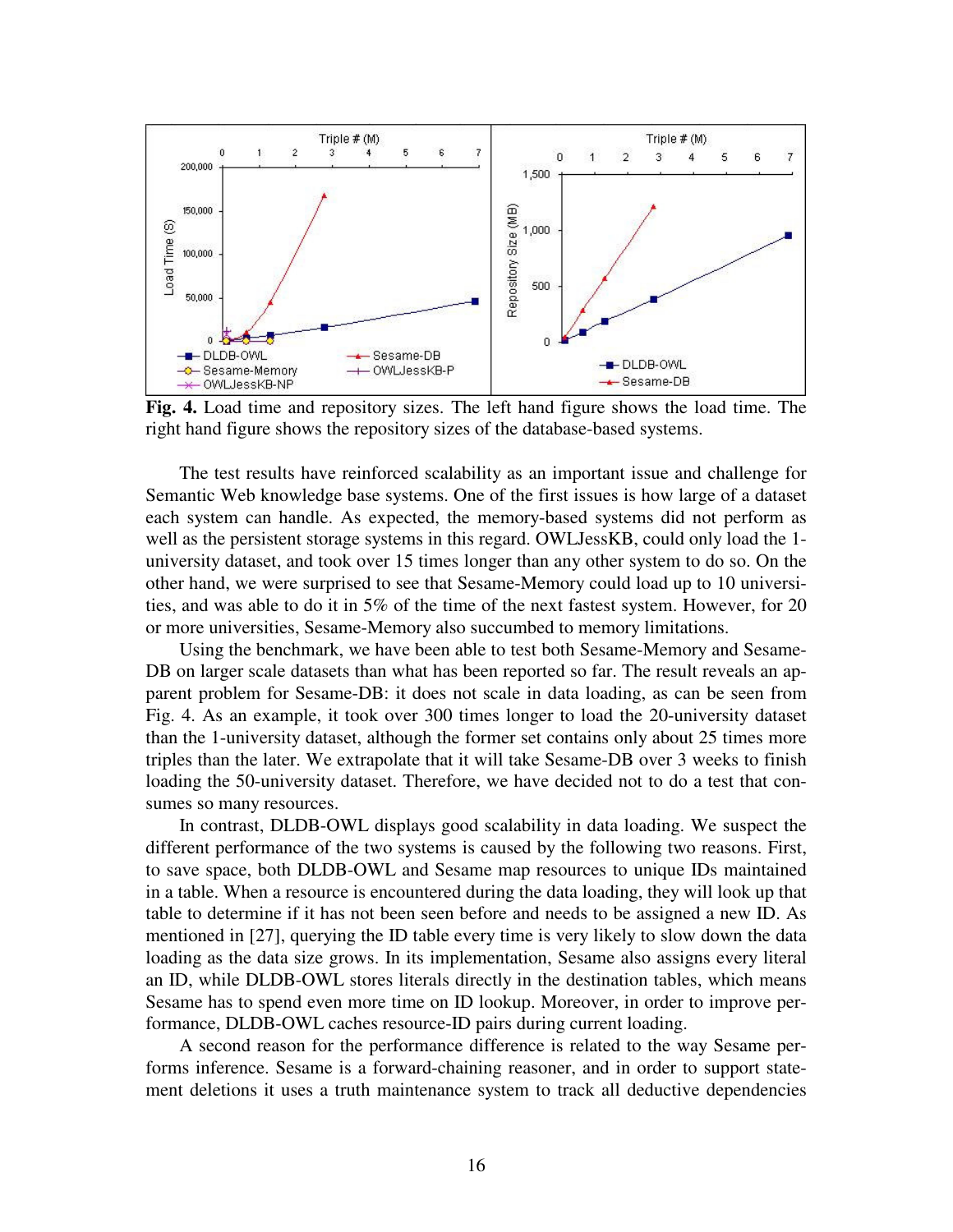between statements. As Broekstra and Kampman [6] shows, this appears to affect the performance significantly if there are many inferred statements or the dataset is fairly large. We should note that this scalability problem was not as noticeable in our previous study involving a DAML+OIL benchmark [15]. We believe this is because the current benchmark ontology replaced all occurrences of *daml:domain* with *rdfs:domain*. Unlike *daml:domain*, the use of *rdfs:domain* triggers additional forward-chaining inferences in Sesame.

# **3.3.2. Query Response Time**

Readers are referred to Appendix 2 for a complete list of query test results including query response time, number of answers, and query completeness. Fig. 5 and Fig. 6 compares using graphs the query response time of the systems from two different views. Fig. 5 compares the performance of all the queries with respect to each dataset while Fig. 6 compares the query response time across all the datasets with respect to each query. Note, in Fig. 5 we use an exponential scale and have reordered the queries to facilitate presentation. In general, the faster queries are to the left, while the slower ones are to the right.



**Fig. 5.** Query response time comparison with respect to each dataset (up to 20 universities)

In terms of query, the results also lead to some scalability and efficiency concerns. Sesame-DB was very slow in answering some queries (even for one university), including Queries 2, 8, and 9. As for DLDB-OWL, it is the only system that has been tested with the largest dataset. But one concern is that when it comes to the larger datasets, especially the 50-university set, DLDB-OWL's query time no longer appears linear for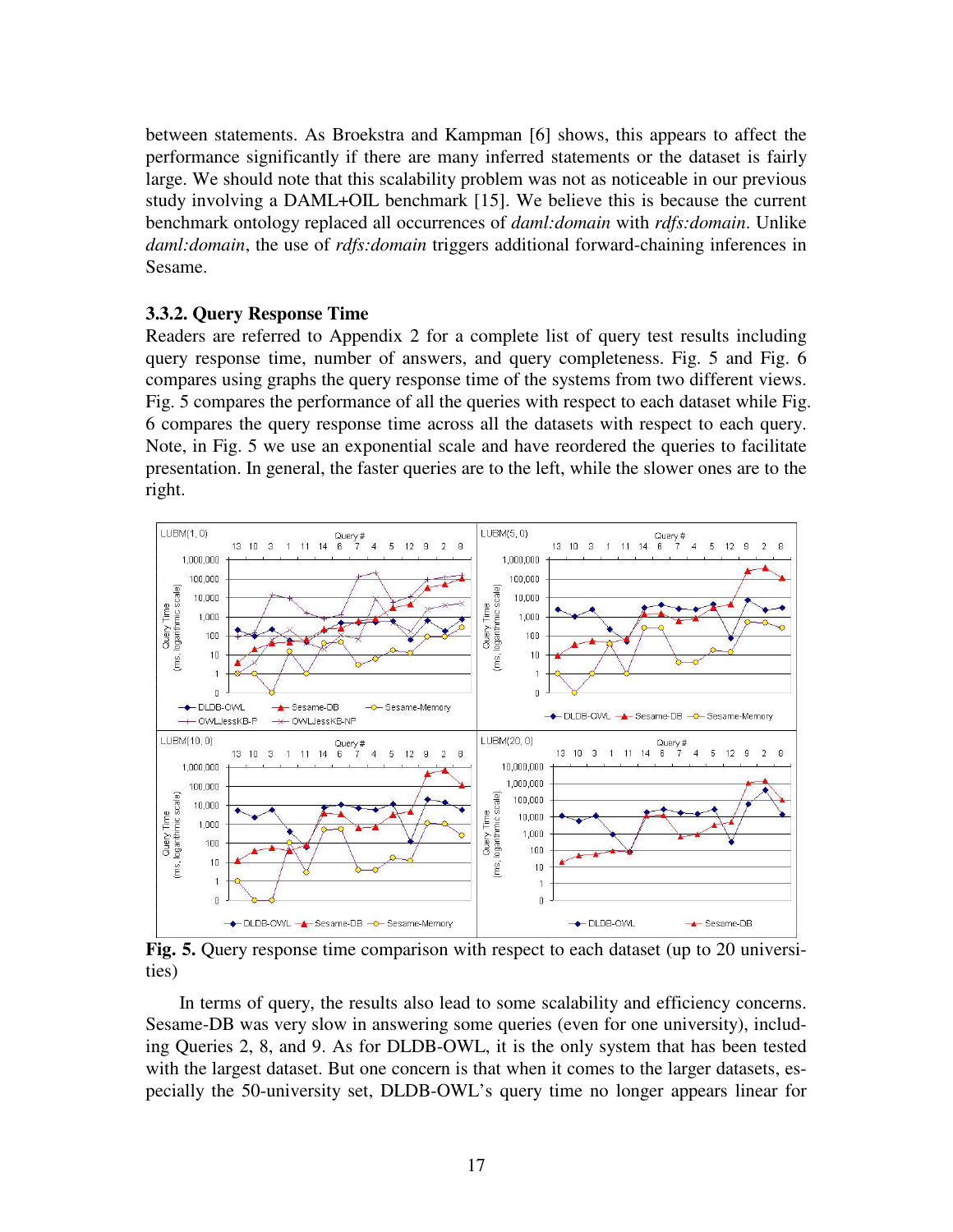

**Fig. 6.** Query response time comparison between DLDB-OWL, Sesame-DB, Sesame-Memory, and OWLJessKB-NP with respect to each query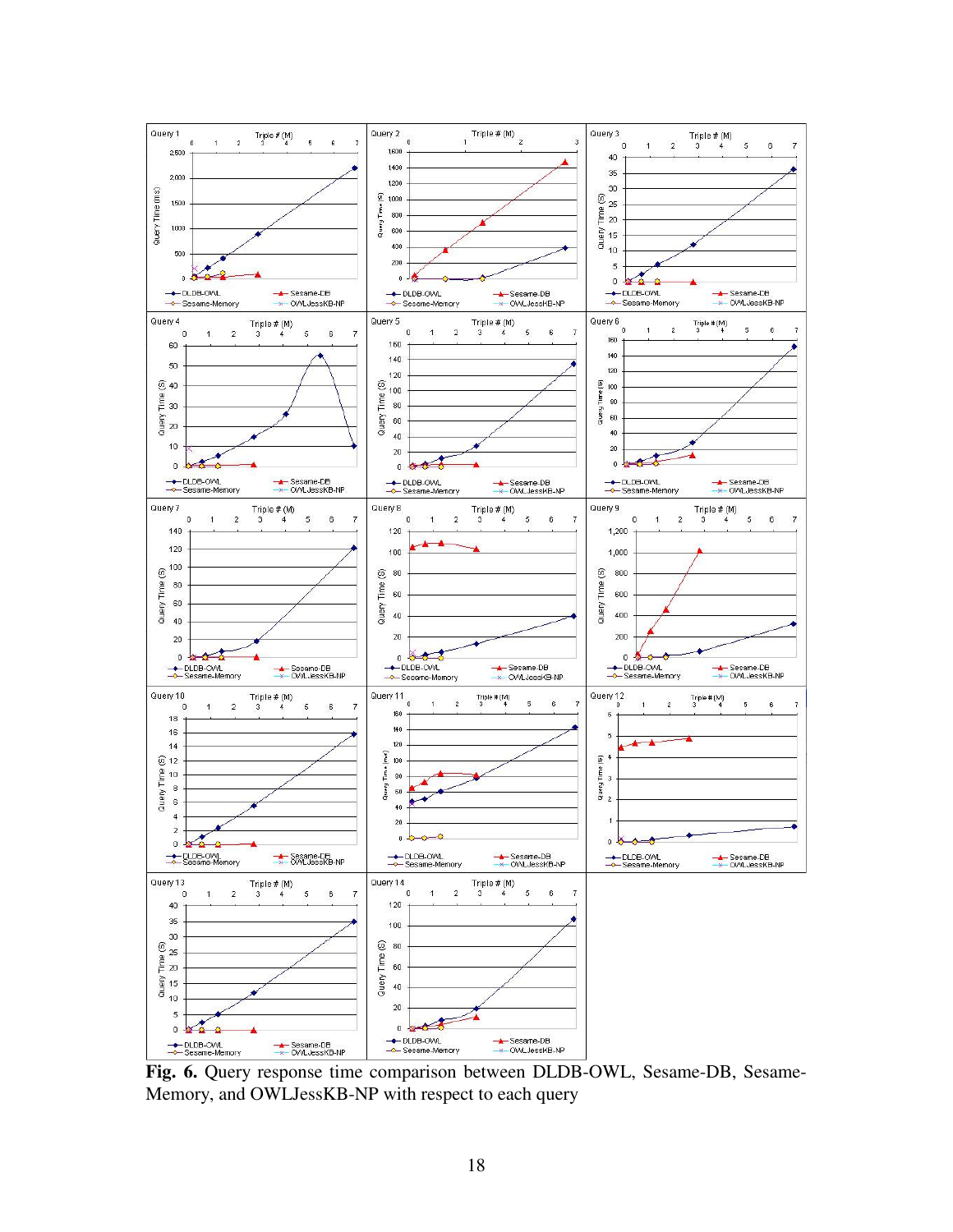some queries, i.e., Queries 2, 5, 6, 7, 9, and 14. Moreover, it failed to answer Query 2 on the 50-univeristy dataset after MS Access ran out of temporary space. Regarding OWL-JessKB, compared to the performance of its predecessor DAMLJessKB in [15], OWL-JessKB improves its query time greatly at the sacrifice of much longer load time. Nonetheless, when OWLJessKB is queried with pre-defined patterns it is still the slowest in answering thirteen of the queries. It responds to the queries much faster when such patterns are not used, however is still outperformed by one of the database-based systems for quite a few queries. Compared to other systems, Sesame-Memory is the fastest in answering almost all the queries. It is also the fastest in data loading. This suggests that it might be the best choice for data of small scale if persistent storage and OWL inference is not required.

We have observed that those queries for which Sesame-DB's performance goes down dramatically are common in that they do not contain a specific URI as a subject or object in the statements. On the other hand, Sesame-DB shows a nice property in answering some other queries like Queries 3, 4, 5, 7, and 8: there was no proportional increase in the response time as the data size grows. We have also noticed a common feature of these queries, i.e., they have constant number of results over the test datasets. Whether these are the causes or coincidences is a subject for future work.

Another thing that has drawn our attention is that, unlike the other queries, DLDB responds to Query 4 on the 50-university dataset even faster than on the 20-university set. We have redone the test several times and confirmed that the phenomenon is repeatable. We have ruled out the following possible causes for this behavior: the query does not terminate due to an error; the result set is not incorrect; there are no outliers in the individual runs of the query; and there is no integer overflow in our measurement of query response time. In addition, we have run the query on another two datasets consisting of 30 universities and 40 universities respectively (we have added these two data points to the graph for Query 4 in Fig. 6). It turned out that query time monotonically increases for these two datasets, which makes the 50-university evaluation appear to be an even stranger outlier. We currently suspect the phenomenon is due to some optimization performed by MS Access. We intend to do a further investigation in the future.

This initial research leads to a number of topics for future investigation. One is to explore the potential relationship between query types and performance of the system. As shown here, different systems seem to be optimized for different types of queries. Is it possible to develop a system that efficiently support all queries? As a related issues, what are the major categories of queries? Finally, what is the best design for interacting with a DBMS. Sesame-DB implements the main bulk of the evaluation in its RQL query engine, but has another query engine for the language SeRQL that pushes a lot of the work down to the underlying DBMS. DLDB-OWL directly translates as much of the query for the database. Further work should be done to investigate how these design differences as well as the underlying DBMS used impact performance.

#### **3.3.3. Query Completeness and Soundness**

It was noted before that we have chosen the benchmark test queries according to several criteria. In addition, we have made effort to make those queries as realistic as possible.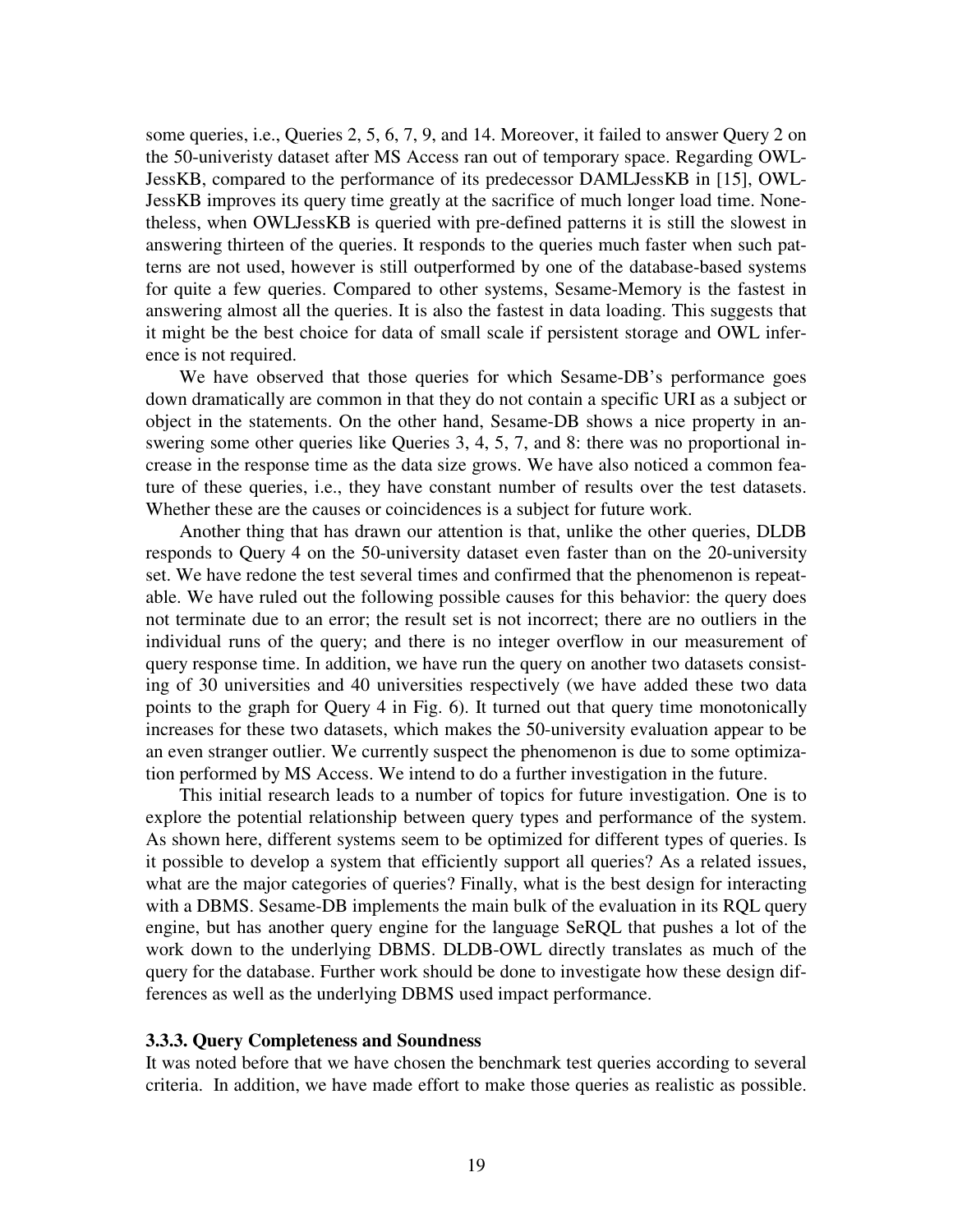In other words, we want these queries to represent, to some extent, those in the real world. We are very interested in seeing what queries can be answered by each system.



**Fig. 7.** Query completeness comparison. We show the results of only the first dataset since there are only minor or no differences between the five datasets.

Fig. 7 depicts the comparison of query completeness between the systems. As mentioned, Sesame is able to address RDF/RDFS semantics while DLDB-OWL and OWL-JessKB integrate extra OWL inference capability. As the results turned out, all systems could answer Queries 1 through 5 and Query 14 completely. As we expected, DLDB-OWL was able to find all the answers for Queries 6 to 10, which requires subsumption inference in order to get complete results, while Sesame could only find partial or no answers for them. It is interesting to notice that DLDB-OWL and Sesame found complete answers for Query 5 in different ways: DLDB-OWL made use of subsumption, while Sesame, although not able to figure out the subsumption, used an *rdfs:domain* restriction to determine the types of the individuals in the dataset and thus achieved the same result. OWLJessKB could find all the answers for every query, and was the only system to answer Queries 11 and 13 completely, which assume *owl:TransitiveProperty* and *owl:inverseOf* inference respectively. Nevertheless, we have discovered that OWL-JessKB made unsound inferences with respect to some queries. Specifically, it returned incorrect answers to Queries 4, 6, 8, and 12 because it incorrectly inferred that Lecturer is a Professor, Employee a Student, and Student a Chair. Our investigation has shown that this is due to OWLJessKB's incorrect handling of *intersectionOf*. We list in Table 2 the soundness of OWLJessKB for each query.

| -                                |              |     |      |     |                  |               |       |               |             |     |             |     |     |               |
|----------------------------------|--------------|-----|------|-----|------------------|---------------|-------|---------------|-------------|-----|-------------|-----|-----|---------------|
|                                  |              |     |      |     |                  |               |       |               |             |     |             |     |     |               |
| Correct answers<br>Total answers | 4/4          | 0/0 | 6/6  | 34/ | 19<br>$\sqrt{2}$ | 7790/<br>8330 | 67/67 | 7790/<br>8330 | 208/<br>208 | 4/4 | 224/<br>224 | 540 | 171 | 5916/<br>5916 |
| Soundness                        | $00^{\circ}$ | 100 | .001 | 83  | 100              | 94            | 100   | 94            | 100         | 00  | 100         |     | 100 | 100           |

**Table 2.** Query soundness of OWLJessKB.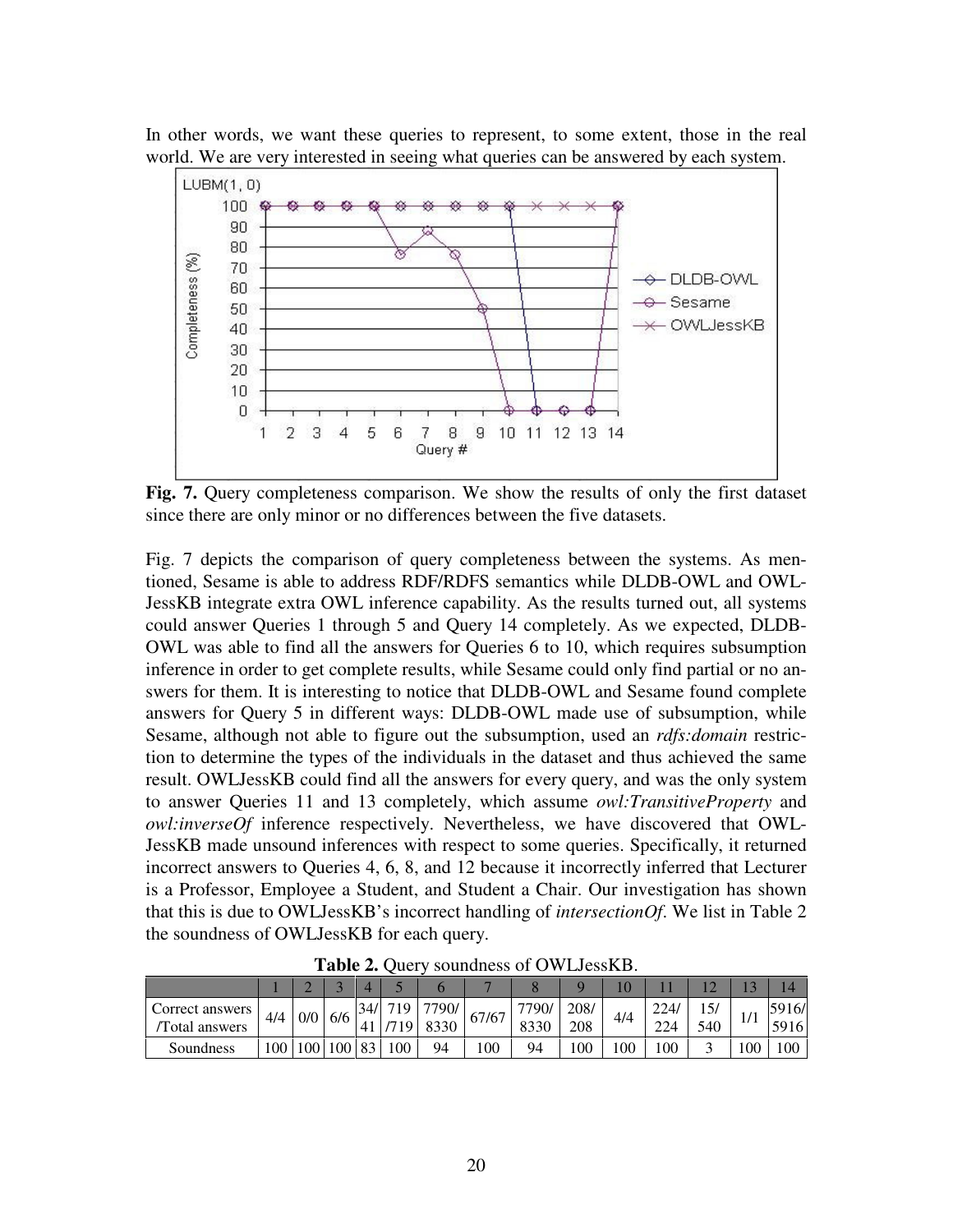#### **3.3.4. Combined Metric Values**

We have calculated the combined metric value (cf. Section 2.4) of each target system with respect to each dataset. In the evaluation, we set both  $\beta$  and  $\alpha$  to 1, which means we equally weight query completeness against soundness, and query response time against completeness and soundness as well. In addition, we equally weight the queries too. Fig. 8 shows the results.



We find that these numerical results are helpful for us to appreciate the overall query performance of each system. The higher values of Sesame-Memory than Sesame-DB for the first three datasets and than DLDB-OWL for the 10-university set again suggest that it is a reasonable choice for small scale application if persistent storage is not required, particularly if completeness is not significant. DLDB-OWL achieves higher scores across all the datasets than the other database-based system Sesame-DB. This helps us believe that its extra inference capability is not counterproductive. Although DLDB-OWL is the only system that could handle the largest dataset, the relatively low value it gets for that dataset reveals room for improvement. OWLJessKB-NP receives a comparable value to Sesame-Memory for the smallest dataset. However, the extremely long load time of OWLJessKB and its failure to load larger datasets emphasize the need for performance improvement in that regard. Moreover, the significant difference in scores for OWLJessKB-P and OWLJessKB-NP suggests the necessity of a set of query writing guidelines for that system.

# **4. Related Work**

To the best of our knowledge, the Lehigh University Benchmark is the first benchmark for expressive Semantic Web knowledge base systems. Magkanaraki et al. [25] have conducted a statistical analysis about the size and morphology of RDF schemata. However their work does not provide a benchmark for evaluating a repository. Alexaki et al.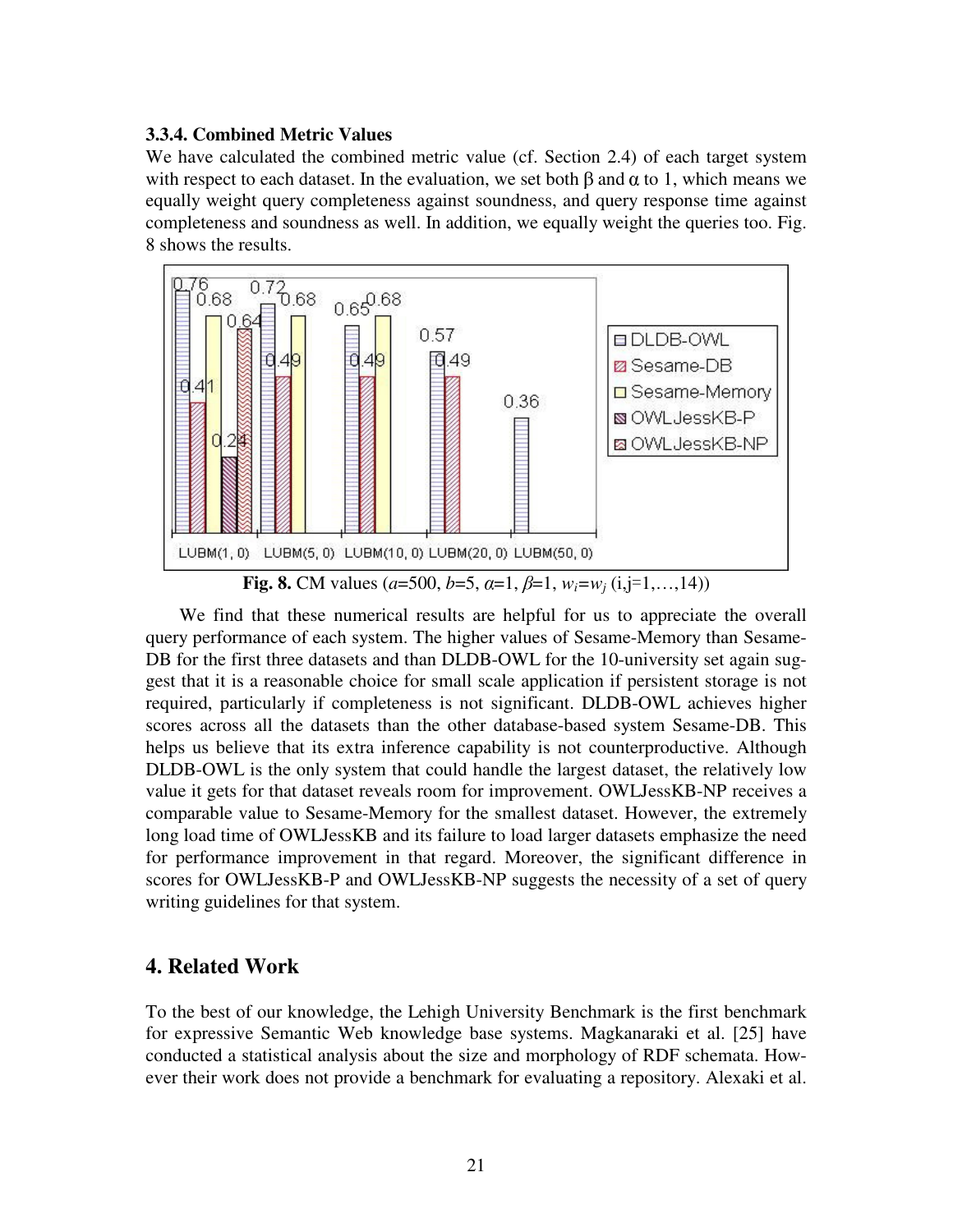[2] have developed some benchmark queries for RDF, however, these are mostly intensional queries, while our work is concerned with extensional queries for OWL.

Tempich and Volz [34] have done some preliminary work towards a benchmark for Semantic Web reasoners. Though their benchmark is still under construction, they analyze the publicly available ontologies and report them to be clustered into three categories. According to the characteristics of each category, our Univ-Bench ontology happens to be a synthetic "description logic-style" ontology, which has a moderate number of classes but several restrictions and properties per class. Therefore we argue that our evaluation represents at least a considerable portion of the real world situations. The other two categories are terminological ontologies and database schema-like ontologies. We are currently working on extending our benchmark suite to those two categories.

García-Castro and Gómez-Pérez [12] describe a benchmarking methodology for the WebODE ontology engineering tool. They generated workloads in different sizes and tested the performances of the API's method calls. Although their work is very useful in evaluating ontological tools (e.g., editors, alignment tools, etc.), it provides less information on how to benchmark KBSs with respect to extensional queries against large scale instance data. Therefore, our work can be seen as complementary to theirs.

Maynard et al. [26] details the goals, requirements and processes of benchmarking ontology tools. It provides a good account of how to organize, implement and report a benchmark suite from the perspectives of software engineering and project management. When describing the high level requirements in evaluating ontology-based reasoning tools, they identified two use-cases which have already been covered in the LUBM: concept reasoning and instance retrieval. While this report can serve as a general guideline for building benchmark suite, our benchmark can be seen as an implementation that follows those guidelines with emphasis on the issue of scalability.

Our work borrows heavily from existing database benchmarks, including the Wisconsin benchmark [3, 4], the OO1 benchmark [8], and the SEQUOIA 2000 benchmark [33]. They are all DBMS-oriented benchmarks and storage benchmarks (vs. visualization benchmarks). The LUBM shares in spirit with them methodology and rationale in terms of the use of synthetic data, some criteria for choosing test queries, and three of the performance metrics. However, our benchmark is tailored to the evaluation of OWL knowledge base systems and thus has many unique features. Particularly as shown in the previous sections, the benchmark contains an ontology, datasets, test queries and criteria that reflect special concepts, structures and concerns in the Semantic Web area such as classes and properties, logical completeness vs. system performance, etc. Moreover, our benchmark is intended to work with any OWL repository, not just database systems.

Some attempts have been made by Elhaik et al. [11] and Horrocks and Patel-Schneider [21] to benchmark description logic systems. The emphasis of this work is to evaluate the reasoning algorithms in terms of the tradeoff between expressiveness and tractability in description logic. Our benchmark is not a description logic benchmark. We are more concerned about the issue of storing and querying large amounts of data that are created for realistic Semantic Web systems. In [11] and [21], the benchmark data are TBoxes and/or ABoxes, which can essentially be viewed as the counterparts of the ontology and the datasets in our benchmark respectively. In [21] they use both artifi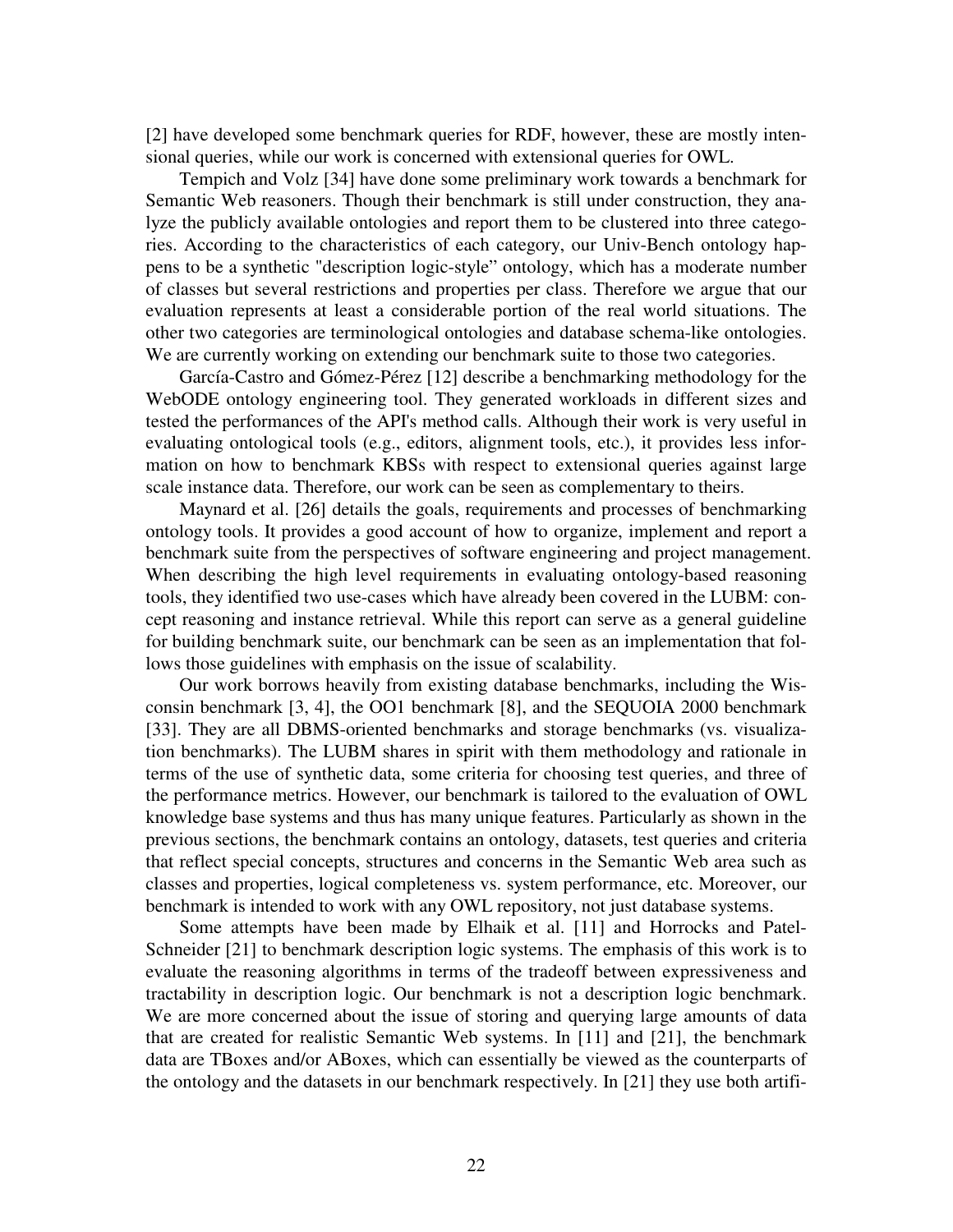cial and realistic TBoxes and use synthetic ABoxes. But the ABoxes in the test are of fixed sizes. In contrast, our benchmark data can scale to arbitrary size. The ABox is randomly generated in [11]. However, unlike our benchmark data, the ABox is not customizable and repeatable. They also generate the TBox randomly while our benchmark is based on a realistic ontology.

The W3C Web Ontology Working Group provides a set of OWL test cases [7]. They are intended to provide examples for, and clarification of, the normative definition of OWL and focus on the completeness and soundness with respect to individual features. Our benchmark complements these tests. While these tests determine the capability and correctness of a system, our benchmark evaluates the performance of the system from different perspectives such as data loading, extensional queries and scalability.

# **5. Applying the Benchmark**

It should be pointed out that we believe the performance of any given system will vary depending on the ontology and data used to evaluate it. Thus the LUBM is not meant to be an overall Semantic Web KBS benchmark. It is a benchmark limited to a particular domain represented by the ontology it uses. Although as we argued in the previous section, the ontology could represent the characteristics of a considerable portion of real domains, the benchmark does not guarantee the same results for a different domain. For instance, with an RDF/RDFS-style ontology and instance data, we expect that there would be some different results for Sesame than that of this experiment. Therefore, we strongly suggest that the user who is considering using the benchmark first assess the benchmark ontology to see if it is close enough to his operational domain.

In addition, we encourage the benchmark user to evaluate the systems by looking at all the details of the benchmark results with respect to every performance metric. Especially, the combined metric is only intended to be used for a rough guideline, e.g. to sort the systems under test into tiers. It should not be considered as a replacement for the other performance metrics. Moreover, we remind the user to make use of the weights in the combined metric to reflect his emphasis on different aspects. To give readers a flavor of this, suppose we want to put more emphasis on RDFS queries. To do this, we could adjust the weights given to the benchmark queries. Here, we show an example of the extreme case: we equally weight the queries that do not require any inference or only require RDFS inference (i.e. Queries 1-5, 14) and we assign zero to the weights of the other queries that require extra OWL reasoning. Fig. 9 shows the result. As can be seen, the new result is quite different from that in Fig. 8, especially in the comparison between Sesame and DLDB-OWL. 7

 $7$  Note that the actual CM values Sesame-Memory received were very close to 1. Numbers shown in the figure are rounded off to the two decimal places.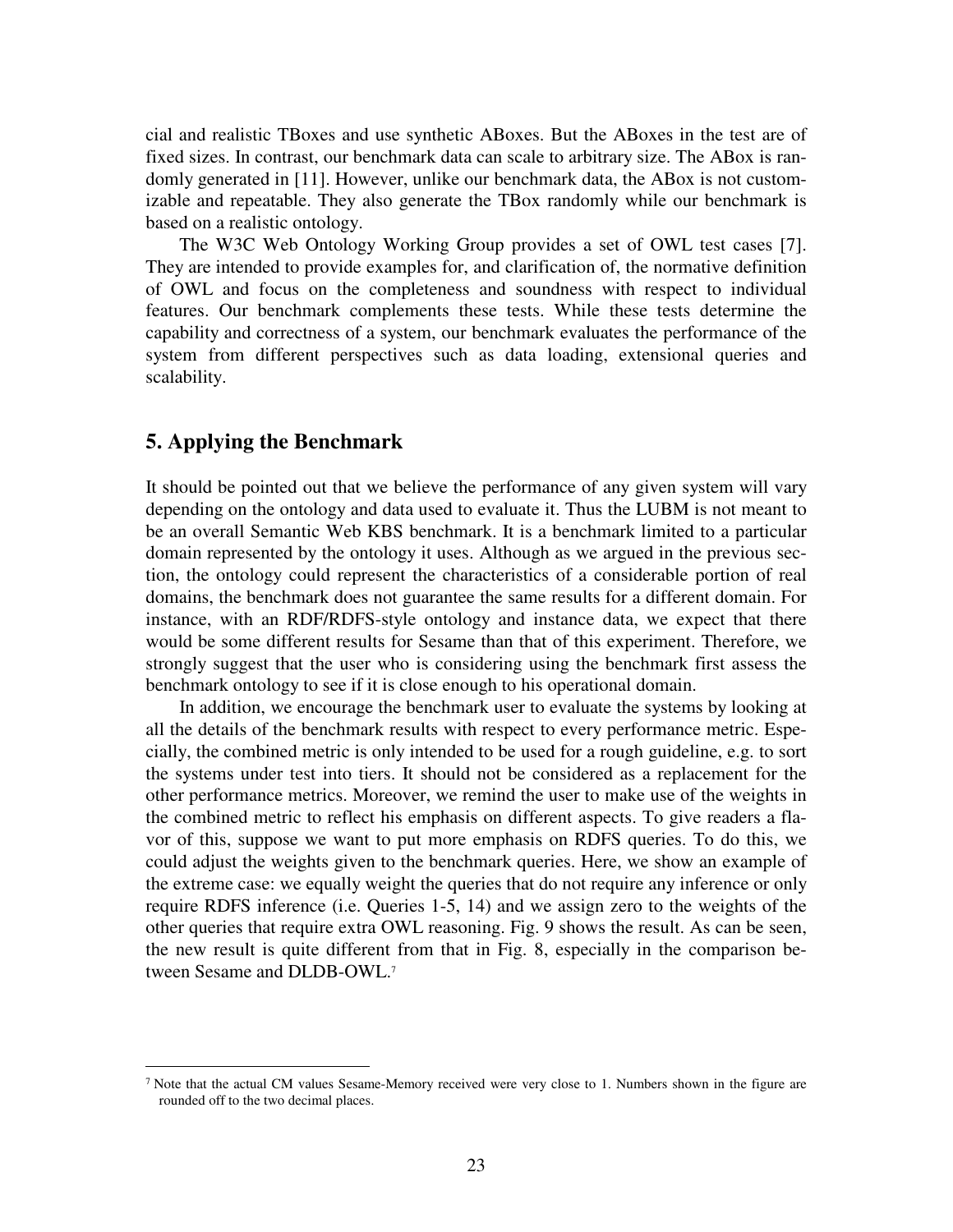

**Fig.** 9. *CM* values ( $a=500$ ,  $b=5$ ,  $a=1$ ,  $\beta=1$ , only Queries 1-5, 14 are considered)

# **6. Conclusions and Future Work**

We presented our work on evaluating knowledge base systems (KBS) with respect to use in large OWL applications. We have developed the Lehigh University Benchmark (LUBM) as the first in an eventual suite of benchmarks that would standardize and facilitate such evaluations. In the LUBM, the Univ-Bench ontology models the university domain in the OWL language and offers necessary features for evaluation purposes. The OWL datasets are synthetically created over the ontology. The data generated are random and repeatable, and can scale to an arbitrary size. Fourteen test queries are chosen to represent a variety of properties including input size, selectivity, complexity, assumed hierarchy information, assumed logical inference, amongst others. A set of performance metrics are provided, which include load time and repository size, query response time, query completeness and soundness, and a combined metric for evaluating the overall query performance. The LUBM is intended to be used to evaluate Semantic Web KBSs with respect to extensional queries over a large dataset that commits to a single realistic ontology.

We have demonstrated how the LUBM can be used to conduct an evaluation of four very different systems, including two memory–based systems (OWLJessKB and memory-based Sesame) and two systems with persistent storage (database-based Sesame and DLDB-OWL). We tested those systems with 5 sets of benchmark data. To our knowledge, no OWL experiment has been done with the scale of data used here. The smallest data size used consists of 15 OWL files totaling 8MB, while the largest data size consists of 999 files totaling 583MB.

This initial experiment had a number of interesting results. First, we discovered that the performance of OWLJessKB is extremely sensitive to the ordering of the query terms, and the system is unsound for OWL files that use *owl:intersectionOf*. Second,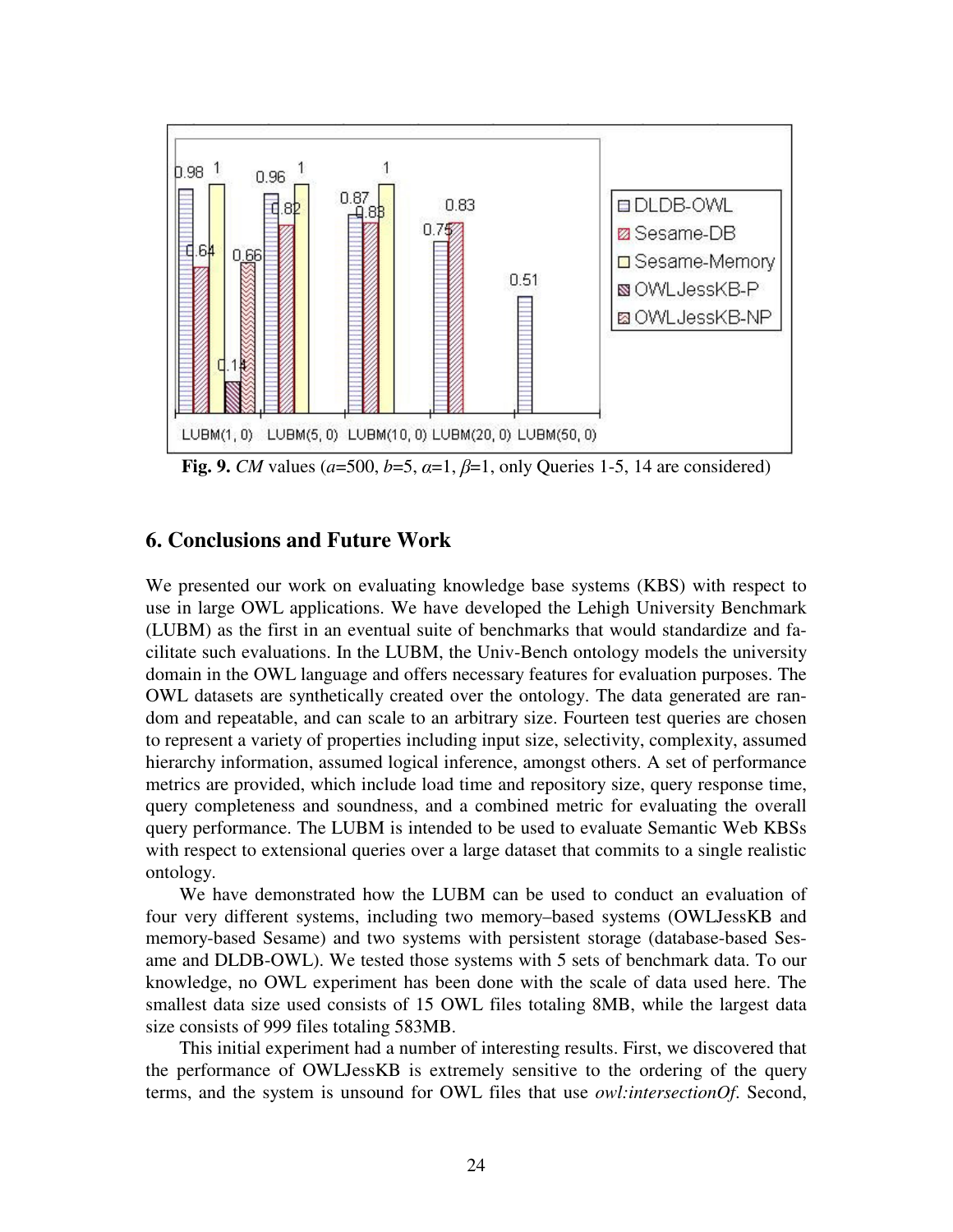Sesame's load time increases exponentially with the size of data loaded. Third, as expected we showed that persistent storage systems could handle larger data sizes than memory-based systems, but we were surprised to discover that Sesame memory could handle up to 110 MB of input data. Finally, we found that DLDB-OWL and Sesame database were each better at different queries.

We caution against using the results of this experiment to make universal pronouncements about the relative quality of different KBSs. As stated earlier, we believe that different systems will be better suited for different applications. One must determine if the benchmark is similar enough to a desired workload in order to make predictions about how well it will perform in any given application. Still, we think we can extrapolate some general guidelines even from this simple experiment. Of the systems tested, DLDB-OWL is the best for large datasets where an equal emphasis is placed on query response time and completeness, however the system's performance declines as we approach datasets in the 500 MB range. Sesame-Memory is the best when the size is relatively small (e.g., 1 million triples) and only RDFS inference is required; while for a somewhat larger dataset (e.g., between 1 and 3 million triples), Sesame-DB may be a good alternative. OWLJessKB is the best for small datasets when OWL Lite reasoning is essential, but only after its unsoundness has been corrected. More detailed conclusions will require larger experiments that evaluate more systems and apply different benchmarks.

There are two logical next steps to this work. The first is to continue to develop different benchmarks that will evaluate different types of workloads. The benchmarks should contain ontologies that range in size and expressivity, have different profiles of instance data, and define different types of queries. Of course, determining the most appropriate set of benchmarks for the Semantic Web is still an open question; since the Semantic Web is still in its infancy, it is hard to predict how it will be used. A related question is how to rapidly generate scalable data that is representative of a given application. We are currently exploring an approach that learns a statistical model of a relatively small set of real-world data, and then uses this model to generate synthetic data. In addition to developing new benchmarks, we will apply the benchmarks to a more thorough set of systems. For example, it would be informative to compare DLDB-OWL to systems with similar capabilities. In particular, these systems include the BOR extension to Sesame (which integrates it with a DL reasoner), the KAON DLP extension (which transforms OWL ontologies into disjunctive logic programs), and the Instance Store [20] (another tool that combines a database and FaCT). Another useful evaluation would compare memory-based systems that support complex reasoning, including OWLIM (a Sesame SAIL that supports in-memory OWL Lite reasoning), Hoolet [36] (an OWL DL reasoner that uses the Vampire [29] theorem prover), and Jena with the OWL Lite rule set enabled. We believe that such investigations can drive research in practical, scalable reasoning systems, and that by examining the relative strengths and weaknesses of different systems, we will learn how to build a better OWL KBS.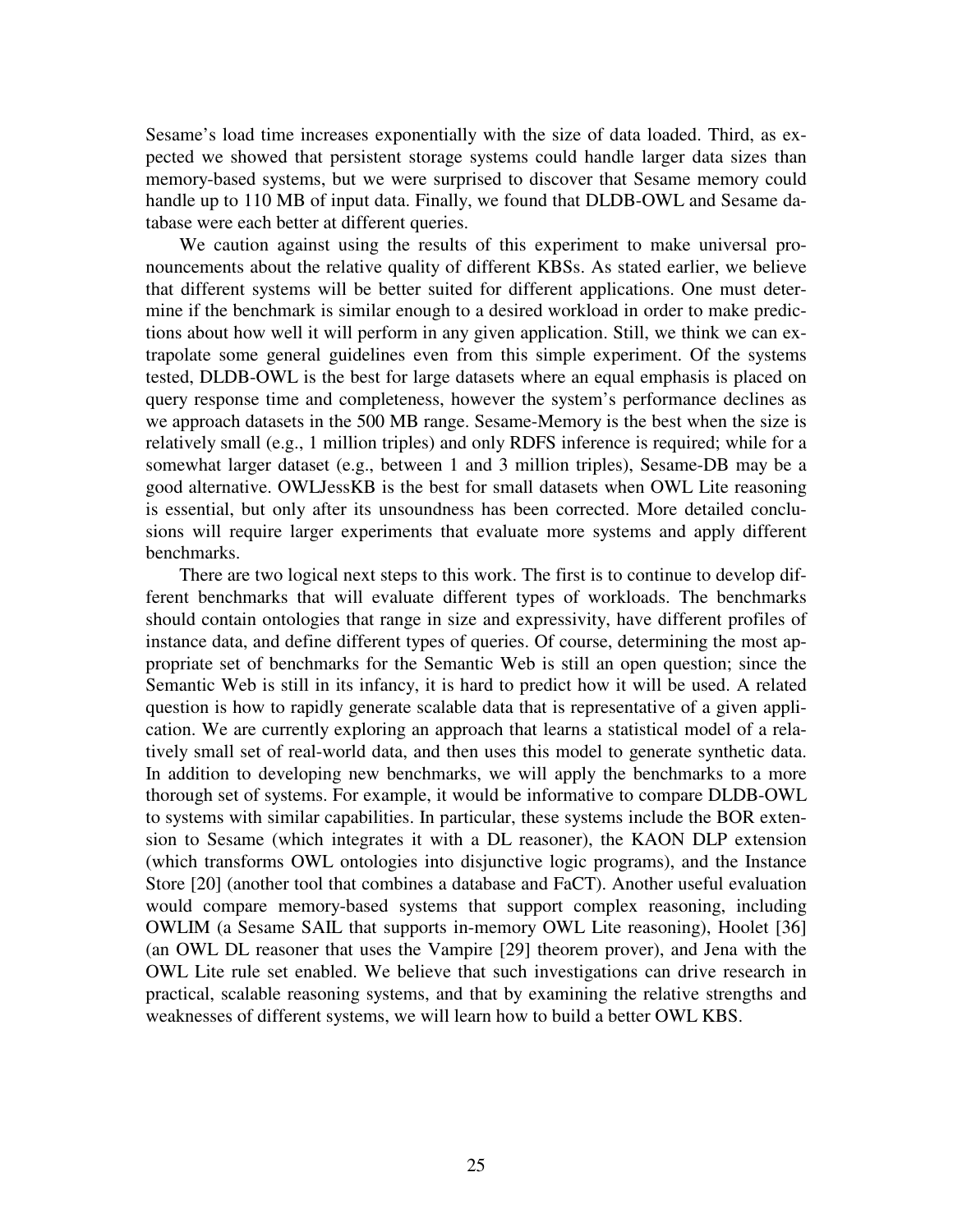# **Acknowledgements**

We thank the anonymous reviewers of this paper for their careful reading and invaluable comments. In particular, we thank two reviewers for suggestions on how to design future benchmarks and on particular systems that we should evaluate.

Some of the material in this paper is based upon work supported by the Air Force Research Laboratory, Contract Number F30602-00-C-0188 and by the National Science Foundation (NSF) under Grant No. IIS-0346963. Any opinions, findings and conclusions or recommendations expressed in this material are those of the author(s) and do not necessarily reflect the views of the United States Air Force or NSF.

# **Appendix 1: Test Queries**

We herein describe each query in the SPARQL language. Following that we describe the characteristics of the query.

Query1 PREFIX rdf: <http://www.w3.org/1999/02/22-rdf-syntax-ns#> PREFIX ub: <http://www.lehigh.edu/~zhp2/2004/0401/univ-bench.owl#> SELECT ?X WHERE {?X rdf:type ub:GraduateStudent . ?X ub:takesCourse

http://www.Department0.University0.edu/GraduateCourse0}

This query bears large input and high selectivity. It queries about just one class and one property and does not assume any hierarchy information or inference.

Query2 PREFIX rdf: <http://www.w3.org/1999/02/22-rdf-syntax-ns#> PREFIX ub: <http://www.lehigh.edu/~zhp2/2004/0401/univ-bench.owl#> SELECT ?X, ?Y, ?Z WHERE {?X rdf:type ub:GraduateStudent . ?Y rdf:type ub:University . ?Z rdf:type ub:Department . ?X ub:memberOf ?Z . ?Z ub:subOrganizationOf ?Y . ?X ub:undergraduateDegreeFrom ?Y}

This query increases in complexity: 3 classes and 3 properties are involved. Additionally, there is a triangular pattern of relationships between the objects involved.

Query3 PREFIX rdf: <http://www.w3.org/1999/02/22-rdf-syntax-ns#>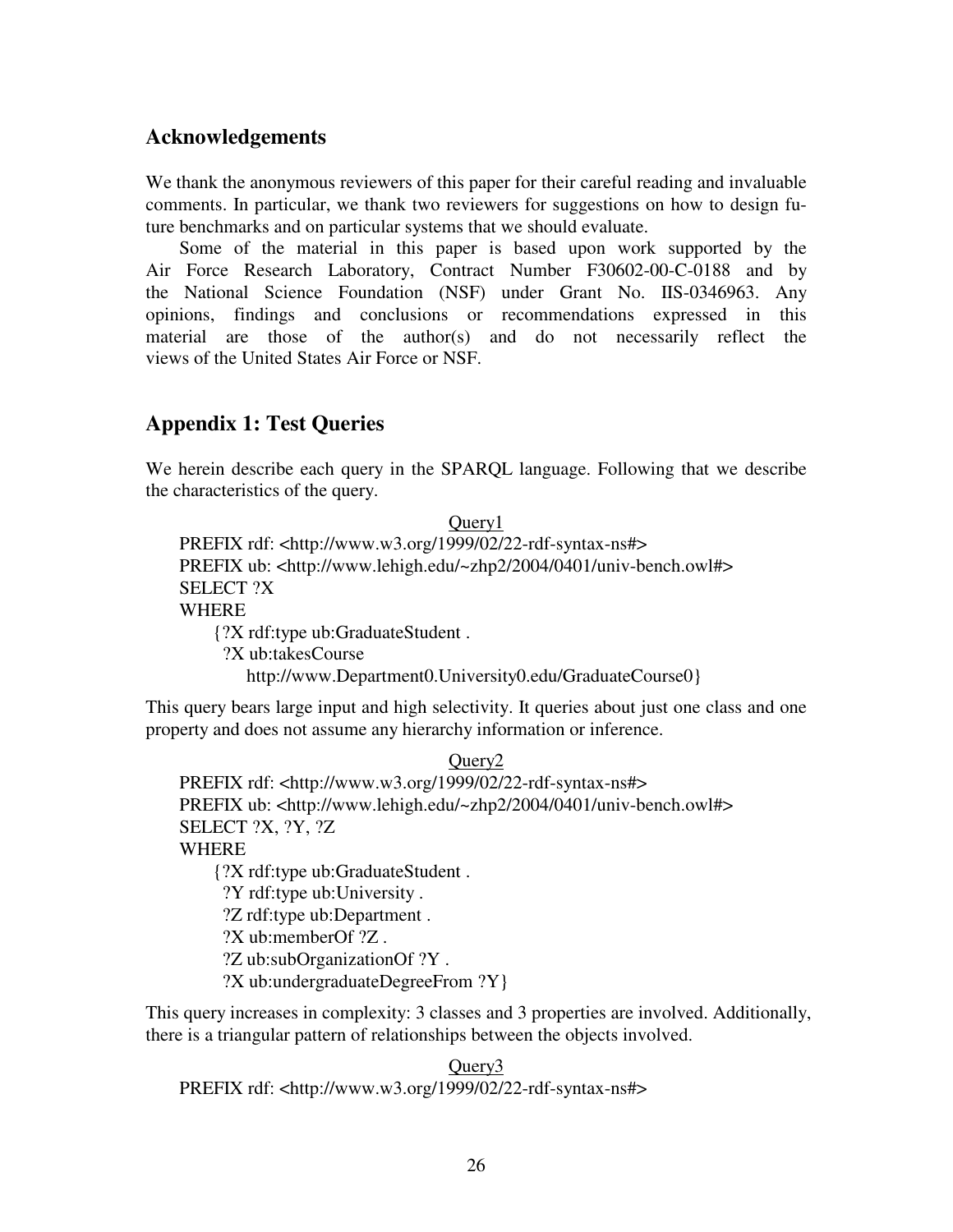PREFIX ub: <http://www.lehigh.edu/~zhp2/2004/0401/univ-bench.owl#> SELECT ?X **WHERE** {?X rdf:type ub:Publication . ?X ub:publicationAuthor

http://www.Department0.University0.edu/AssistantProfessor0}

This query is similar to Query 1 but class Publication has a wide hierarchy.

Query4

PREFIX rdf: <http://www.w3.org/1999/02/22-rdf-syntax-ns#> PREFIX ub: <http://www.lehigh.edu/~zhp2/2004/0401/univ-bench.owl#> SELECT ?X, ?Y1, ?Y2, ?Y3 WHERE {?X rdf:type ub:Professor . ?X ub:worksFor <http://www.Department0.University0.edu> . ?X ub:name ?Y1 . ?X ub:emailAddress ?Y2 . ?X ub:telephone ?Y3}

This query has small input and high selectivity. It assumes *subClassOf* relationship between Professor and its subclasses. Class Professor has a wide hierarchy. Another feature is that it queries about multiple properties of a single class.

Query5 PREFIX rdf: <http://www.w3.org/1999/02/22-rdf-syntax-ns#> PREFIX ub: <http://www.lehigh.edu/~zhp2/2004/0401/univ-bench.owl#> SELECT ?X WHERE {?X rdf:type ub:Person .

?X ub:memberOf <http://www.Department0.University0.edu>}

This query assumes subClassOf relationship between Person and its subclasses and *subPropertyOf* relationship between memberOf and its subproperties. Moreover, class Person features a deep and wide hierarchy.

Query6

PREFIX rdf: <http://www.w3.org/1999/02/22-rdf-syntax-ns#> PREFIX ub: <http://www.lehigh.edu/~zhp2/2004/0401/univ-bench.owl#> SELECT ?X WHERE {?X rdf:type ub:Student}

This query queries about only one class. But it assumes both the explicit *subClassOf* relationship between UndergraduateStudent and Student and the implicit one between GraduateStudent and Student. In addition, it has large input and low selectivity.

Query7 PREFIX rdf: <http://www.w3.org/1999/02/22-rdf-syntax-ns#> PREFIX ub: <http://www.lehigh.edu/~zhp2/2004/0401/univ-bench.owl#> SELECT ?X, ?Y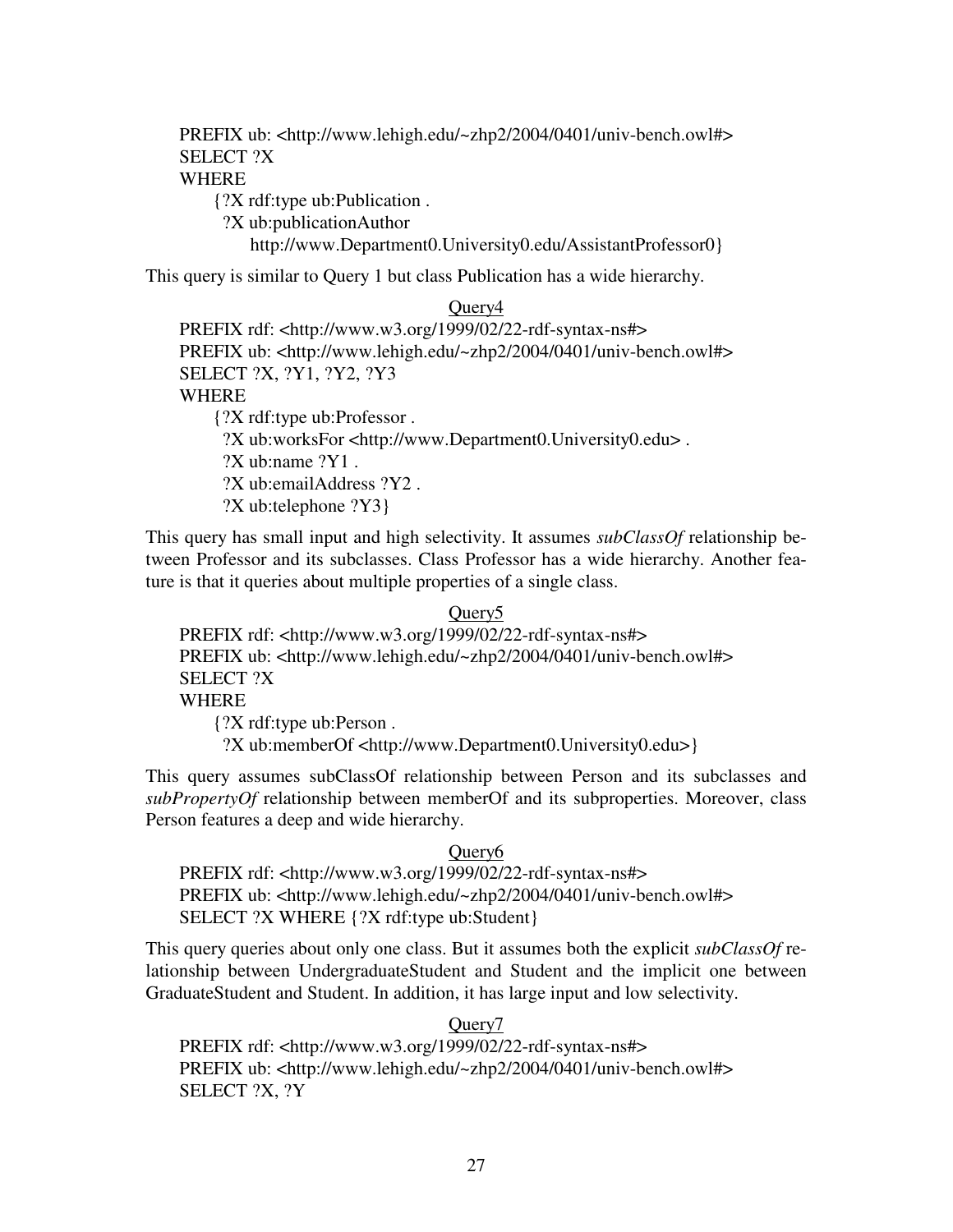# WHERE

{?X rdf:type ub:Student . ?Y rdf:type ub:Course . ?X ub:takesCourse ?Y . <http://www.Department0.University0.edu/AssociateProfessor0>, ub:teacherOf, ?Y}

This query is similar to Query 6 in terms of class Student but it increases in the number of classes and properties and its selectivity is high.

#### Query8

PREFIX rdf: <http://www.w3.org/1999/02/22-rdf-syntax-ns#> PREFIX ub: <http://www.lehigh.edu/~zhp2/2004/0401/univ-bench.owl#> SELECT ?X, ?Y, ?Z WHERE {?X rdf:type ub:Student . ?Y rdf:type ub:Department . ?X ub:memberOf ?Y .

?Y ub:subOrganizationOf <http://www.University0.edu> .

?X ub:emailAddress ?Z}

This query is further more complex than Query 7 by including one more property.

#### Query9

PREFIX rdf: <http://www.w3.org/1999/02/22-rdf-syntax-ns#> PREFIX ub: <http://www.lehigh.edu/~zhp2/2004/0401/univ-bench.owl#> SELECT ?X, ?Y, ?Z WHERE {?X rdf:type ub:Student . ?Y rdf:type ub:Faculty . ?Z rdf:type ub:Course . ?X ub:advisor ?Y . ?Y ub:teacherOf ?Z .

?X ub:takesCourse ?Z}

Besides the aforementioned features of class Student and the wide hierarchy of class Faculty, like Query 2, this query is characterized by the most classes and properties in the query set and there is a triangular pattern of relationships.

## Query10

PREFIX rdf: <http://www.w3.org/1999/02/22-rdf-syntax-ns#> PREFIX ub: <http://www.lehigh.edu/~zhp2/2004/0401/univ-bench.owl#> SELECT ?X WHERE {?X rdf:type ub:Student . ?X ub:takesCourse

<http://www.Department0.University0.edu/GraduateCourse0>}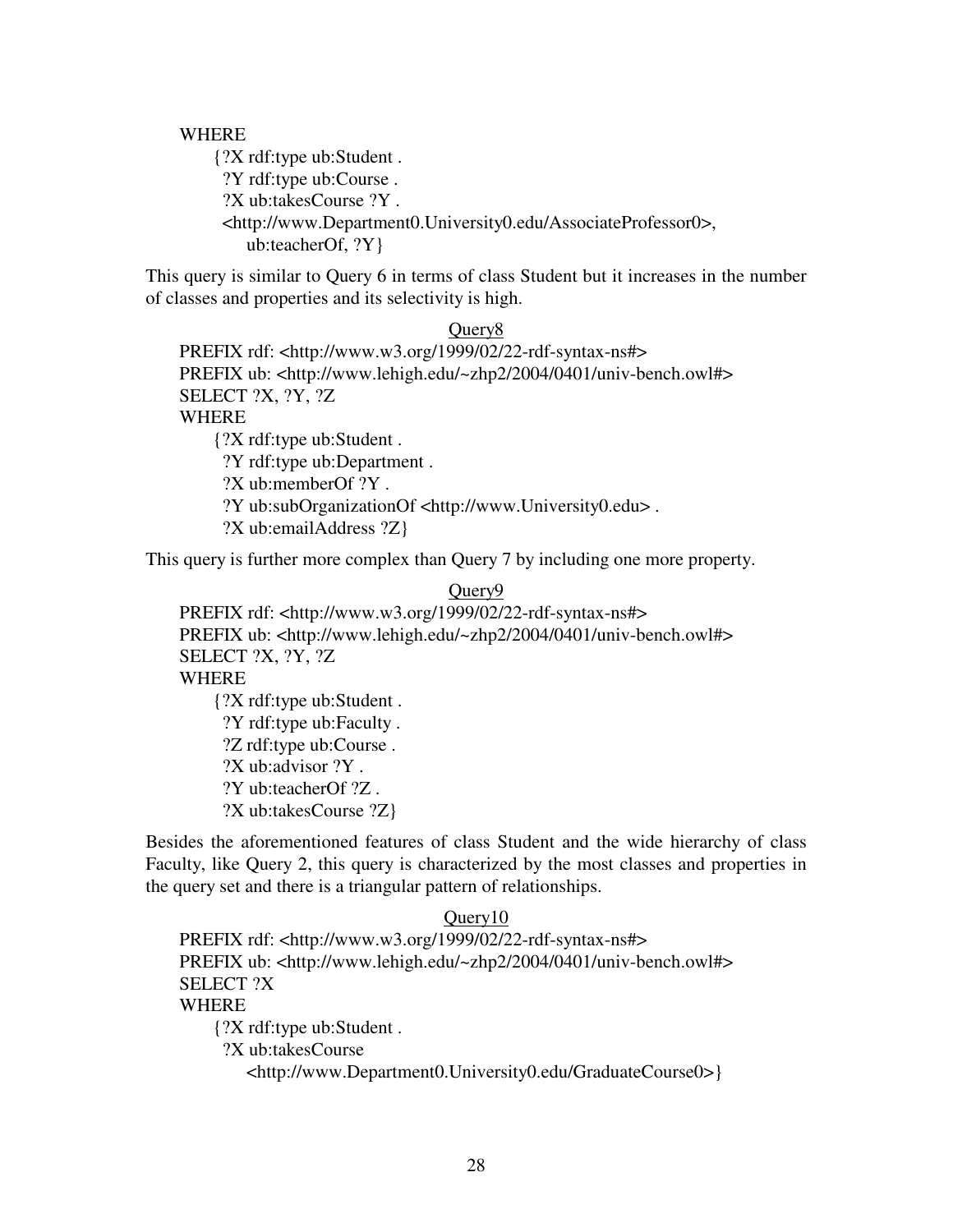This query differs from Query 6, 7, 8 and 9 in that it only requires the (implicit) *sub-ClassOf* relationship between GraduateStudent and Student, i.e., *subClassOf* relationship between UndergraduateStudent and Student does not add to the results.

Query11

PREFIX rdf: <http://www.w3.org/1999/02/22-rdf-syntax-ns#> PREFIX ub: <http://www.lehigh.edu/~zhp2/2004/0401/univ-bench.owl#> SELECT ?X WHERE {?X rdf:type ub:ResearchGroup .

?X ub:subOrganizationOf <http://www.University0.edu>}

Query 11, 12 and 13 are intended to verify the presence of certain OWL reasoning capabilities in the system. In this query, property subOrganizationOf is defined as transitive. Since in the benchmark data, instances of ResearchGroup are stated as a suborganization of a Department individual and the later suborganization of a University individual, inference about the subOrgnizationOf relationship between instances of ResearchGroup and University is required to answer this query. Additionally, its input is small.

Query12

PREFIX rdf: <http://www.w3.org/1999/02/22-rdf-syntax-ns#> PREFIX ub: <http://www.lehigh.edu/~zhp2/2004/0401/univ-bench.owl#> SELECT ?X, ?Y WHERE {?X rdf:type ub:Chair . ?Y rdf:type ub:Department .

?X ub:worksFor ?Y .

?Y ub:subOrganizationOf <http://www.University0.edu>}

The benchmark data do not produce any instances of class Chair. Instead, each Department individual is linked to the chair professor of that department by property headOf. Hence this query requires realization, i.e., inference that that professor is an instance of class Chair because he or she is the head of a department. Input of this query is small as well.

## Query13

PREFIX rdf: <http://www.w3.org/1999/02/22-rdf-syntax-ns#> PREFIX ub: <http://www.lehigh.edu/~zhp2/2004/0401/univ-bench.owl#> SELECT ?X WHERE {?X rdf:type ub:Person . <http://www.University0.edu> ub:hasAlumnus ?X}

Property hasAlumnus is defined in the benchmark ontology as the inverse of property degreeFrom, which has three subproperties: undergraduateDegreeFrom, mastersDegree-From, and doctoralDegreeFrom. The benchmark data state a person as an alumnus of a university using one of these three subproperties instead of hasAlumnus. Therefore, this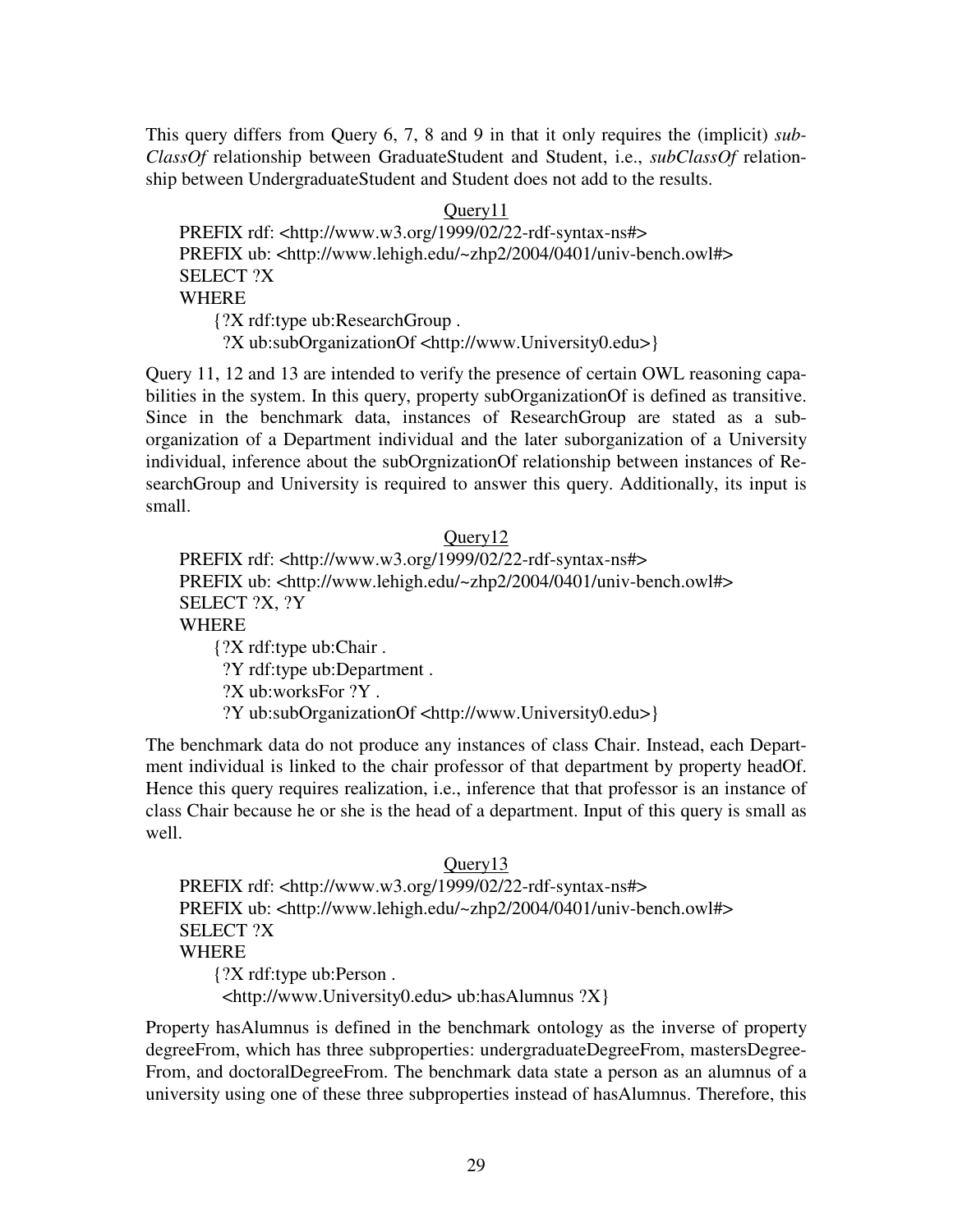query assumes *subPropertyOf* relationships between degreeFrom and its subproperties, and also requires inference about *inverseOf*.

Query14 PREFIX rdf: <http://www.w3.org/1999/02/22-rdf-syntax-ns#> PREFIX ub: <http://www.lehigh.edu/~zhp2/2004/0401/univ-bench.owl#> SELECT ?X WHERE {?X rdf:type ub:UndergraduateStudent}

This query is the simplest in the test set. This query represents those with large input and low selectivity and does not assume any hierarchy information or inference.

# **Appendix 2: Query Test Results**

Table 3 lists query test results including query response time, number of answers and completeness.

# **Appendix 3: Initial Test Results of Jena**

Tables 4 to 6 show the initial test results of Jena (v2.1). We have tested Jena both based on the main memory (Jena-Memory) and using a MySQL database backend (Jena-DB). The benchmark queries were expressed in RDQL. We have tested Jena only with the smallest dataset. Unsurprisingly, when its RDFS reasoning was turned on, Jena's performance was exactly the same as Sesame's in terms of query completeness and soundness. However, Jena was much slower in answering most of the queries than Sesame. For some of the queries, Jena did not terminate even after being allowed to run for several hours. In this experiment we have used a timeout of 2 hours.

When Jena was used with its OWL inferencing, it could answer even smaller number of queries within the time limit. We speculate that the poor performance of Jena is because its rule-based reasoners are less optimized for a semantically complex ontology like Univ-Bench.

In order to investigate its query completeness and soundness with respect to the test queries, we have tested Jena with OWL reasoning on a single department file. This has allowed Jena to answer more queries within a reasonable time and noticeably, Jena could answer all those queries (including Queries 11-13) completely and correctly.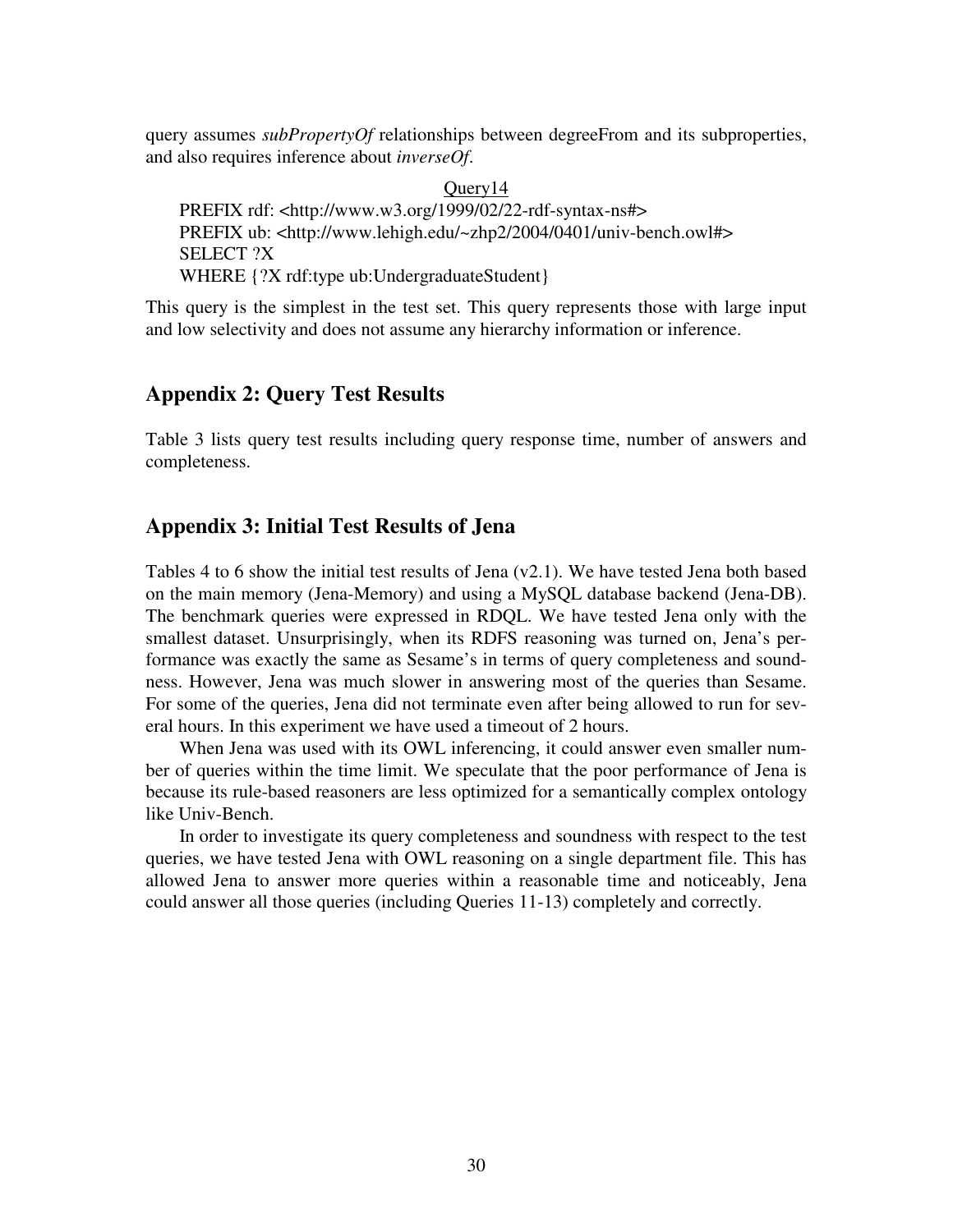|                | System &                |                         |                     | LUBM(1,0)         |                                                                    |                     | LUBM(5,0)               |                   |                     | LUBM(10,0)       |                   | LUBM(20,0)          | <b>LUBM</b><br>(50,0) |                          |
|----------------|-------------------------|-------------------------|---------------------|-------------------|--------------------------------------------------------------------|---------------------|-------------------------|-------------------|---------------------|------------------|-------------------|---------------------|-----------------------|--------------------------|
| Query          | Dataset<br>Metrics      | DLDB-<br>OWL            | Sesame-<br><b>B</b> | Sesame-<br>Memory | $JessKB-P$<br>JessKB-<br><b>OWL</b><br><b>TMO</b><br>$\frac{P}{Z}$ | DLDB-<br><b>OWL</b> | Sesame-<br><b>DB</b>    | Sesame-<br>Memory | DLDB-<br><b>OWL</b> | Sesame-<br>B     | Sesame-<br>Memory | DLDB-<br><b>OWL</b> | Sesame-<br>DB         | DLDB-<br>OWL             |
|                | Time(ms)                | 59                      | 46                  | 15                | 9203<br>200                                                        | 226                 | 43                      | 37                | 412                 | 40               | 106               | 887                 | 96                    | 2211                     |
| 1              | Answers                 | $\overline{\mathbf{4}}$ | $\overline{4}$      | $\overline{4}$    | $\overline{4}$                                                     | $\overline{4}$      | $\overline{\mathbf{4}}$ | $\overline{4}$    | $\overline{4}$      | $\overline{4}$   | $\overline{4}$    | $\overline{4}$      | $\overline{4}$        | $\overline{4}$           |
|                | Completeness            | 100                     | 100                 | 100               | 100                                                                | 100                 | 100                     | 100               | 100                 | 100              | 100               | 100                 | 100                   | 100                      |
|                | Time(ms)                | 181                     | 51878               | 87                | 3978<br>116297                                                     | 2320                | 368423                  | 495               | 14556               | 711678           | 1068              | 392392              | 1474664               | failed                   |
| $\overline{2}$ | Answers                 | $\boldsymbol{0}$        | $\mathbf{0}$        | $\boldsymbol{0}$  | $\overline{0}$                                                     | 9                   | 9                       | 9                 | 28                  | 28               | 28                | 59                  | 59                    | $\overline{\phantom{0}}$ |
|                | Completeness            | 100                     | 100                 | 100               | 100                                                                | 100                 | 100                     | 100               | 100                 | 100              | 100               | 100                 | 100                   |                          |
|                | Time(ms)                | 218                     | 40                  | $\boldsymbol{0}$  | 13990<br>164                                                       | 2545                | 53                      | 1                 | 5540                | 59               | $\mathbf{0}$      | 11956               | 56                    | 36160                    |
| 3              | Answers                 | 6                       | 6                   | 6                 | 6                                                                  | 6                   | 6                       | 6                 | 6                   | 6                | 6                 | 6                   | 6                     | 6                        |
|                | Completeness            | 100                     | 100                 | 100               | 100                                                                | 100                 | 100                     | 100               | 100                 | 100              | 100               | 100                 | 100                   | 100                      |
|                | Time(ms)                | 506                     | 768                 | 6                 | 211514 8929                                                        | 2498                | 823                     | $\overline{4}$    | 5615                | 762              | $\overline{4}$    | 14856               | 881                   | 10115                    |
| $\overline{4}$ | Answers                 | 34                      | 34                  | 34                | $34*$                                                              | 34                  | 34                      | 34                | 34                  | 34               | 34                | 34                  | 34                    | 34                       |
|                | Completeness            | 100                     | 100                 | 100               | 100                                                                | 100                 | 100                     | 100               | 100                 | 100              | 100               | 100                 | 100                   | 100                      |
|                | Time(ms)                | 617                     | 2945                | 17                | 5929<br>475                                                        | 4642                | 3039                    | 17                | 11511               | 3214             | 17                | 27756               | 3150                  | 135055                   |
| 5              | Answers                 | 719                     | 719                 | 719               | 719                                                                | 719                 | 719                     | 719               | 719                 | 719              | 719               | 719                 | 719                   | 719                      |
|                | Completeness            | 100<br>481              | 100<br>253          | 100               | 100<br>1271<br>112                                                 | 100<br>4365         | 100                     | 100               | 100                 | 100<br>3539      | 100<br>543        | 100<br>28448        | 100<br>12717          | 100<br>151904            |
| 6              | Time(ms)                | 7790                    | 5916                | 48<br>5916        | 7790*                                                              | 48582               | 1517<br>36682           | 251<br>36682      | 11158<br>99566      | 75547            | 75547             | 210603              | 160120                | 519842                   |
|                | Answers<br>Completeness | 100                     | 76                  | 76                | 100                                                                | 100                 | 76                      | 76                | 100                 | 76               | 76                | 100                 | 76                    | 100                      |
|                | Time(ms)                | 478                     | 603                 | 3                 | 128115<br>67                                                       | 2639                | 606                     | $\overline{4}$    | 7028                | 634              | $\overline{4}$    | 18073               | 657                   | 121673                   |
| $\overline{7}$ | Answers                 | 67                      | 59                  | 59                | 67                                                                 | 67                  | 59                      | 59                | 67                  | 59               | 59                | 67                  | 59                    | 67                       |
|                | Completeness            | 100                     | 88                  | 88                | 100                                                                | 100                 | 88                      | 88                | 100                 | 88               | 88                | 100                 | 88                    | 100                      |
|                | Time(ms)                | 765                     | 105026              | 273               | 164106 4953                                                        | 3004                | 108384                  | 262               | 5937                | 108851           | 264               | 13582               | 103779                | 39845                    |
| 8              | Answers                 | 7790                    | 5916                | 5916              | 7790*                                                              | 7790                | 5916                    | 5916              | 7790                | 5916             | 5916              | 7790                | 5916                  | 7790                     |
|                | Completeness            | 100                     | 76                  | 76                | 100                                                                | 100                 | 76                      | 76                | 100                 | 76               | 76                | 100                 | 76                    | 100                      |
|                | Time(ms)                | 634                     | 34034               | 89                | 87475<br>2525                                                      | 7751                | 256770                  | 534               | 19971               | 460267           | 1123              | 57046               | 1013951               | 323579                   |
| 9              | Answers                 | 208                     | 103                 | 103               | 208                                                                | 1245                | 600                     | 600               | 2540                | 1233             | 1233              | 5479                | 2637                  | 13639                    |
|                | Completeness            | 100                     | 50                  | 50                | 100                                                                | 100                 | 48                      | 48                | 100                 | 49               | 49                | 100                 | 48                    | 100                      |
|                | Time(ms)                | 98                      | 20                  | $\mathbf{1}$      | 141<br>$\overline{4}$                                              | 1051                | 36                      | $\overline{0}$    | 2339                | 40               | $\overline{0}$    | 5539                | 50                    | 15831                    |
| 10             | Answers                 | $\overline{4}$          | $\mathbf{0}$        | $\overline{0}$    | $\overline{4}$                                                     | $\overline{4}$      | $\boldsymbol{0}$        | $\overline{0}$    | 4                   | $\overline{0}$   | $\overline{0}$    | $\overline{4}$      | $\overline{0}$        | $\overline{4}$           |
|                | Completeness            | 100                     | $\boldsymbol{0}$    | $\overline{0}$    | 100                                                                | 100                 | $\boldsymbol{0}$        | $\mathbf{0}$      | 100                 | $\overline{0}$   | $\overline{0}$    | 100                 | $\overline{0}$        | 100                      |
|                | Time(ms)                | 48                      | 65                  | 1                 | 1592<br>45                                                         | 51                  | 73                      | $\mathbf{1}$      | 61                  | 84               | 3                 | 78                  | 82                    | 143                      |
| 11             | Answers                 | $\mathbf{0}$            | $\overline{0}$      | $\overline{0}$    | 224                                                                | $\boldsymbol{0}$    | $\overline{0}$          | $\mathbf{0}$      | $\boldsymbol{0}$    | $\mathbf{0}$     | $\overline{0}$    | $\mathbf{0}$        | $\overline{0}$        | $\boldsymbol{0}$         |
|                | Completeness            | $\overline{0}$          | $\overline{0}$      | $\overline{0}$    | 100                                                                | $\overline{0}$      | $\overline{0}$          | $\overline{0}$    | $\overline{0}$      | $\overline{0}$   | $\overline{0}$    | $\overline{0}$      | $\overline{0}$        | $\boldsymbol{0}$         |
|                | Time(ms)                | 62                      | 4484                | 12                | 162<br>11266                                                       | 78                  | 4659                    | 14                | 123                 | 4703             | 12                | 310                 | 4886                  | 745                      |
| 12             | Answers                 | $\boldsymbol{0}$        | $\boldsymbol{0}$    | $\boldsymbol{0}$  | $15*$                                                              | $\boldsymbol{0}$    | $\boldsymbol{0}$        | $\boldsymbol{0}$  | $\boldsymbol{0}$    | $\boldsymbol{0}$ | $\boldsymbol{0}$  | $\boldsymbol{0}$    | $\boldsymbol{0}$      | $\mathbf{0}$             |
|                | Completeness            | $\overline{0}$          | $\boldsymbol{0}$    | $\boldsymbol{0}$  | 100                                                                | $\overline{0}$      | $\boldsymbol{0}$        | $\boldsymbol{0}$  | $\overline{0}$      | $\boldsymbol{0}$ | $\boldsymbol{0}$  | $\boldsymbol{0}$    | $\boldsymbol{0}$      | $\mathbf{0}$             |
|                | Time(ms)                | 200                     | $\overline{4}$      | 1                 | 90<br>$\mathbf{1}$                                                 | 2389                | 9                       | 1                 | 5173                | 12               | $\mathbf{1}$      | 11906               | 21                    | 34854                    |
| 13             | Answers                 | $\boldsymbol{0}$        | $\mathbf{0}$        | $\boldsymbol{0}$  | $\mathbf{1}$                                                       | $\boldsymbol{0}$    | $\boldsymbol{0}$        | $\mathbf{0}$      | $\boldsymbol{0}$    | $\boldsymbol{0}$ | $\boldsymbol{0}$  | $\boldsymbol{0}$    | $\mathbf{0}$          | $\boldsymbol{0}$         |
|                | Completeness            | $\boldsymbol{0}$        | $\boldsymbol{0}$    | $\boldsymbol{0}$  | 100                                                                | $\boldsymbol{0}$    | $\boldsymbol{0}$        | $\mathbf{0}$      | $\boldsymbol{0}$    | $\boldsymbol{0}$ | $\boldsymbol{0}$  | $\boldsymbol{0}$    | $\mathbf{0}$          | $\mathbf{0}$             |
|                | Time(ms)                | 187                     | 218                 | 42                | 811<br>20                                                          | 2937                | 1398                    | 257               | 7870                | 38319            | 515               | 19424               | 11175                 | 106764                   |
| 14             | Answers                 | 5916                    | 5916                | 5916              | 5916                                                               | 36682               | 36682                   | 36682             | 75547               | 75547            | 75547             | 160120              | 160120                | 393730                   |
|                | Completeness            | 100                     | 100                 | 100               | 100                                                                | 100                 | 100                     | 100               | 100                 | 100              | 100               | 100                 | 100                   | 100                      |

**Table 3.** Query test results 8

<sup>&</sup>lt;sup>8</sup> The numbers marked with \* do not count any incorrect answers returned by the system (refer to Table 2)

 $9$  This is an adjusted value from the original experiment [16], in which the query time was much longer. This was because the OS was increasing virtual memory at the time of the query. We have updated the result without the affect of that operation.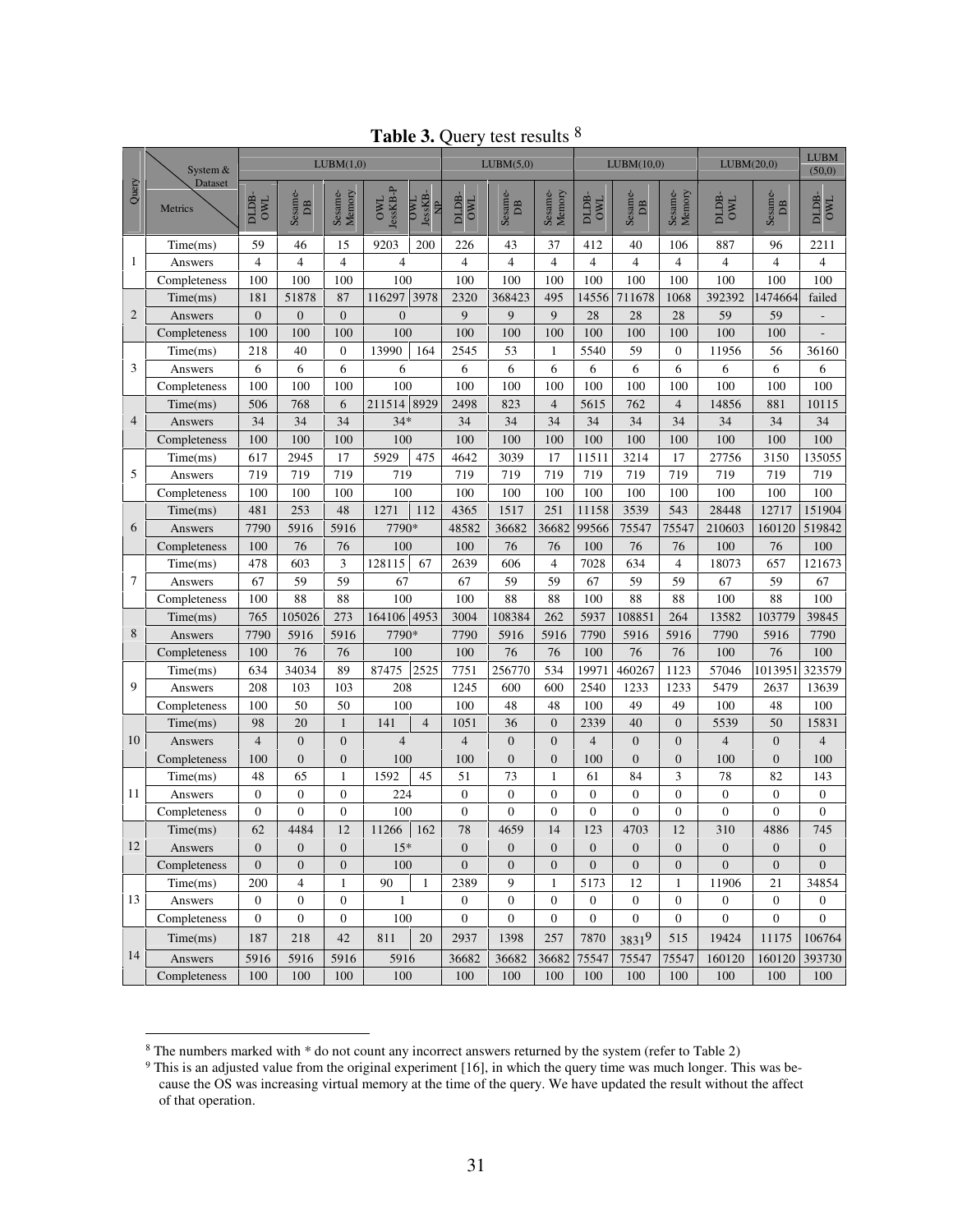|                  | Dataset     | Load Time (hh:mm:ss) |  |  |  |  |
|------------------|-------------|----------------------|--|--|--|--|
| Jena-Memory      |             | 00:00:12             |  |  |  |  |
| (RDFS reasoning) |             |                      |  |  |  |  |
| Jena-DB          |             | 00:30:45             |  |  |  |  |
| (RDFS reasoning) | <b>LUBM</b> |                      |  |  |  |  |
| Jena-Memory      | (1, 0)      | 00:00:13             |  |  |  |  |
| (OWL reasoning)  |             |                      |  |  |  |  |
| Jena-DB          |             | 00:32:27             |  |  |  |  |
| (OWL reasoning)  |             |                      |  |  |  |  |

**Table 4.** Load time of Jena

**Table 5.** Query response time of Jena.

| Query                     |              | $\overline{2}$        | 3     | 4            | 5                | 6            |             | 8            | 9            | 10      | 11           | 12                  | 13         | 14  |
|---------------------------|--------------|-----------------------|-------|--------------|------------------|--------------|-------------|--------------|--------------|---------|--------------|---------------------|------------|-----|
| Jena-<br>Memory<br>(RDFS) | 160          | time-<br>out          | 215   | 51           | 585              | 215          | 272951      | time-<br>out | time-<br>out | 209     | 14           | 4                   | 203        | 220 |
| Jena-DB<br>(RDFS)         | 5715         | time-<br>out          |       |              | 13110 2860 24356 |              | 479 timeout | time-<br>out | time-<br>out | 11562   | 536          | 1048                | 11731 2095 |     |
| Jena-<br>Memory<br>(OWL)  | out          | time-<br>time-<br>out | 3929  | time-<br>out | time-<br>out     | time-<br>out | timeout     | time-<br>out | time-<br>out | timeout | time-<br>out | timeouttimeout 251  |            |     |
| Jena-DB<br>(OWL)          | time-<br>out | time-<br>out          | 52818 | time-<br>out | time-<br>out     | time-<br>out | timeout     | time-<br>out | time-<br>out | timeout | time-<br>out | timeouttimeout 2289 |            |     |

**Table 6.** Query completeness and soundness of Jena.

|                                           | <b>Query</b> |     |     |     | 4   | 5   | 6   |     | 8   | 9   | 10       | 11  | 12       | 13       | 14  |
|-------------------------------------------|--------------|-----|-----|-----|-----|-----|-----|-----|-----|-----|----------|-----|----------|----------|-----|
| Jena<br>(RDFS, one)<br>university)        | Completeness | 100 | n/a | 100 | 100 | 100 | 76  | 88  | n/a | n/a | $\Omega$ | 0   | 0        | $\Omega$ | 100 |
|                                           | Soundness    | 100 |     | 100 | 100 | 100 | 100 | 100 |     |     | 100      | 100 | 100      | 100      | 100 |
| Jena<br>(RDFS, one<br>department)         | Completeness | 100 | 100 | 100 | 100 | 100 | 78  | 88  | 78  | 38  | $\Omega$ | 0   | $\Omega$ | 0        | 100 |
|                                           | Soundness    | 100 | 100 | 100 | 100 | 100 | 100 | 100 | 100 | 100 | 100      | 100 | 100      | 100      | 100 |
| Jena<br>$\vert$ (OWL, one)<br>department) | Completeness | 100 | n/a | 100 | 100 | 100 | 100 | n/a | n/a | n/a | n/a      | 100 | 100      | 100      | 100 |
|                                           | Soundness    | 100 |     | 100 | 100 | 100 | 100 |     |     |     |          | 100 | 100      | 100      | 100 |

n/a: not applicable due to timeout

# **References**

- [1] S. Alexaki et al. The RDFSuite: Managing Voluminous RDF Description Bases. In Proc. of the 2nd International Workshop on the Semantic Web (SemWeb'01), in conjunction with the Tenth International World Wide Web Conference (WWW10), 2001.
- [2] S. Alexaki et al. On Storing Voluminous RDF Description: The case of Web Portal Catalogs. In Proc. of the 4th International Workshop on the Web and Databases, 2001.
- [3] D. Bitton, D. DeWitt, and C. Turbyfill. Benchmarking Database Systems, a Systematic Approach. In Proc. of the 9th International Conference on Very Large Data Bases, 1983.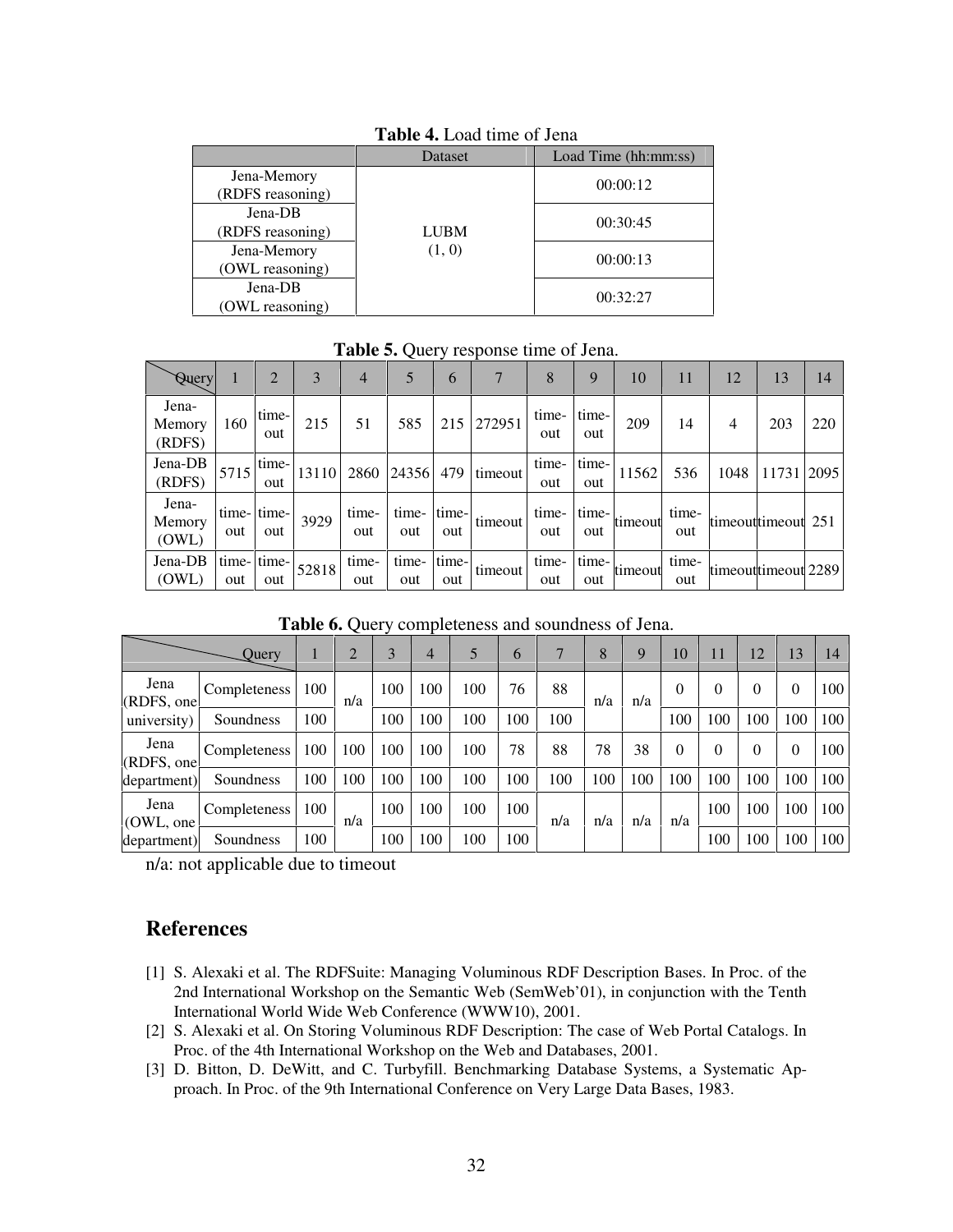- [4] D. Bitton. and C. Turbyfill. A Retrospective on the Wisconsin Benchmark. In Readings in Database Systems, Second Edition, Morgan Kaufman 1994, pp180-299.
- [5] J. Broekstra and A. Kampman. Sesame: A Generic Architecture for Storing and Querying RDF and RDF Schema. In Proc. of the 1st International Semantic Web Conference (ISWC2002), 2002.
- [6] J. Broekstra and A. Kampman. Inferencing and Truth Maintenance in RDF Schema: exploring a naive practical approach. In Workshop on Practical and Scalable Semantic Systems (PSSS), 2003.
- [7] J.J. Carroll and J.D. Roo ed. OWL Web Ontology Test Cases, W3C Recommendation 10 February 2004, http://www.w3.org/TR/2004/REC-owl-test-20040210/
- [8] R.G.G. Cattell. An Engineering Database Benchmark. In the Benchmark Handbook for Database and Transaction Processing Systems, Morgan Kaufman 1991, pp247-281.
- [9] D. Connolly et al. DAML+OIL (March 2001) Reference Description. http://www.w3.org/TR/daml+oil-reference
- [10]M. Dean and G. Schreiber ed. OWL Web Ontology Language Reference, W3C Recommendation 10 February 2004. http://www.w3.org/TR/2004/REC-owl-ref-20040210/
- [11]Q. Elhaik, M-C Rousset, and B. Ycart. Generating Random Benchmarks for Description Logics. In Proc. of the 1998 Description Logic Workshop (DL'98), 1998.
- [12]R. García-Castro and A. Gómez-Pérez. A Benchmark Suite for Evaluating the Performance of the WebODE Ontology Engineering Platform. In Proc. of the 3rd International Workshop on Evaluation of Ontology-based Tools, 2004.
- [13]M. Gensereth and R. Fikes. Knowledge Interchange Format. Stanford Logic Report Logic-92-1, Stanford Univ. http://logic.standford.edu/kif/kif.html
- [14]Y. Guo, J. Heflin, and Z. Pan. Benchmarking DAML+OIL Repositories. In Proc. of the 2nd International Semantic Web Conference (ISWC2003), 2003.
- [15]Y. Guo, Z. Pan, and J. Heflin. Choosing the Best Knowledge Base System for Large Semantic Web Applications. In Proc. of the 13th International World Wide Web Conference (WWW2004) - Alternate Track Papers & Posters, 2004.
- [16]Y. Guo, Z. Pan, and J. Heflin. An Evaluation of Knowledge Base Systems for Large OWL Datasets. In Proc. of the 3rd International Semantic Web Conference (ISWC2004), 2004.
- [17]V. Haarslev and R. Möller. Racer: A Core Inference Engine for the Semantic Web. In Workshop on Evaluation on Ontology-based Tools, the 2nd International Semantic Web (ISWC2003), 2003.
- [18]V. Haarslev, R. Möller, and M. Wessel. Querying the Semantic Web with Racer + nRQL. In Proc. of the Workshop on Description Logics 2004 (ADL2004).
- [19]I. Horrocks. The FaCT System. In Automated Reasoning with Analytic Tableaux and Related Methods International Conference (Tableaux' 98), 1998.
- [20]I. Horrocks et al. The instance store: DL reasoning with large numbers of individuals. In Proc. of the 2004 Description Logic Workshop (DL2004), 2004.
- [21]I. Horrocks and P. Patel-Schneider. DL Systems Comparison. In Proc. of the 1998 Description Logic Workshop (DL'98), 1998.
- [22]G. Karvounarakis, S. Alexaki, V. Christophides, D. Plexousakis, and M. Scholl. RQL: A Declarative Query Language for RDF. In Proc. of the Eleventh International World Wide Web Conference (WWW'02), 2002.
- [23]J.B. Kopena and W.C. Regli. DAMLJessKB: A Tool for Reasoning with the Semantic Web. In Proc. of the 2nd International Semantic Web Conference (ISWC2003), 2003.
- [24]D.D. Lewis. A sequential algorithm for training text classifiers: Corrigendum and additional data. SIGIR Forum, 29(2), 13-19, 1995.
- [25]A. Magkanaraki et al. Benchmarking RDF schemas for the Semantic Web. In Proc. of the 1st International Semantic Web Conference (ISWC2002), 2002.